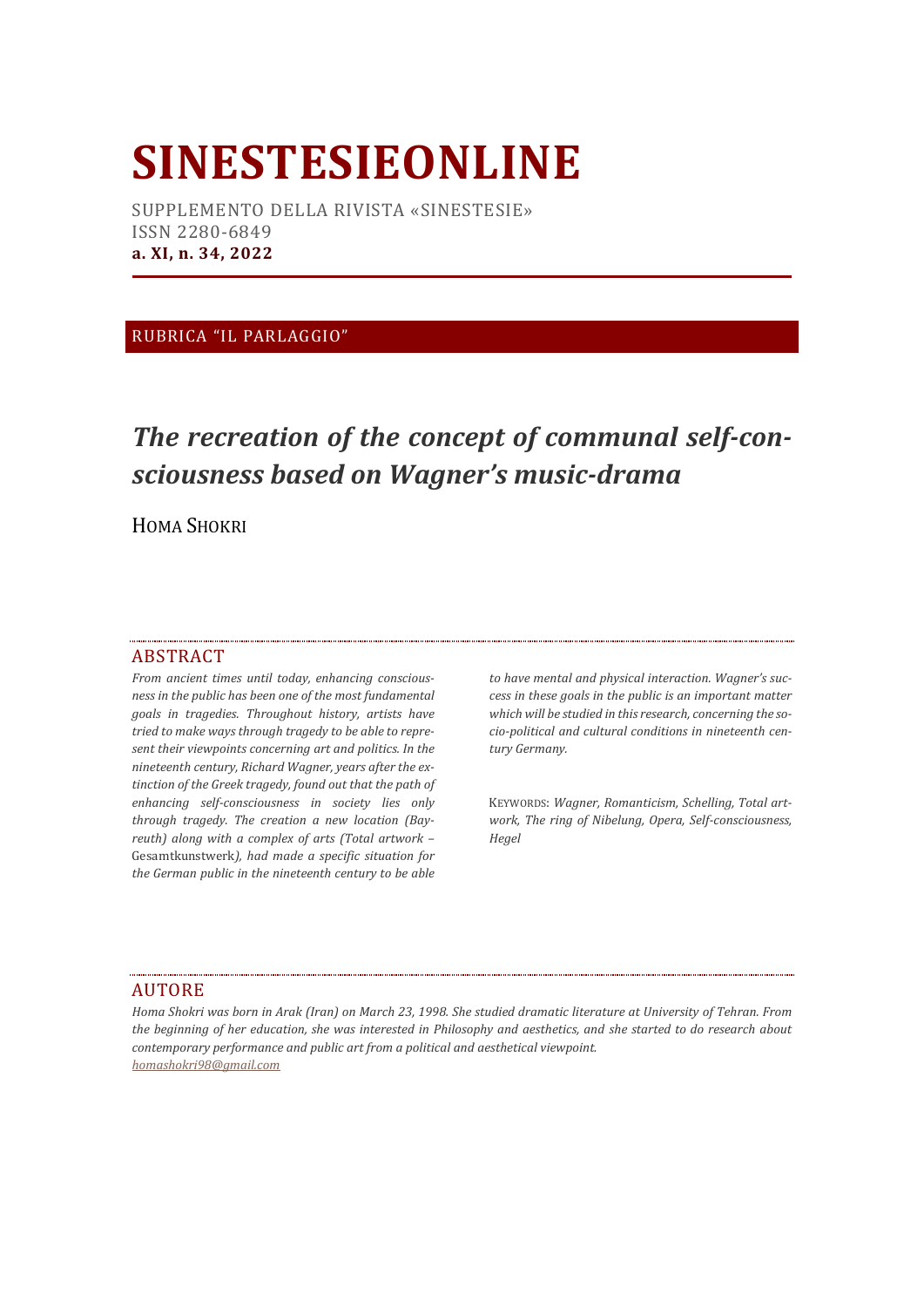## *Introduction*<sup>1</sup>

Richard Wagner (1813-1883) was a German composer, philosopher and writer born in Leipzig. His innovations in the fields of classical music and theatre in the nineteenth century created an artistic and intellectual school which had a deep effect on his contemporaries as well as next generations. Among composers, Wagner has a great number of written books and contents. We can find significant historical figures among those who followed Wagner or criticized him. His range of works is not restricted to artistic ones only; his ideas expanded to a wider range. As well as having an aesthetic function, his theories on the work of art affected culture, politics, and social life. Wagner's relation with important philosophical and political matters in the nineteenth century made him consider making works of art related to those matters. His innovations in "Total artwork" made a historical impact on art. His goals mostly relied on combining different features of art along with creating mythology. He made an effort to form a new type of tragedy with music by trying to return to the ancient Greek tragedy; because he believed that in order for the German culture to be reborn, modern art must face certain changes. Since one of the most significant qualities of the Greek tragedy was the use of music, Wagner believed he was able to make works of art to help improve public consciousness by combining music, drama, and mythological tales. In his idea, tragedy was able to merge all arts together, and since tragedy is based upon mythology and legends, it is not limited to a certain time and covers a wider range. In the first days of his artistic life Wagner wrote and performed numerous operas. However, after a long gap of not writing any operas he decided to restart his artistic career with a new approach. By writing the ring of the Nibelung, Wagner started a new path towards "Total artwork". Although he believed his works were not operas but"drama-based" works. In different texts his works are referred to as music-dramas, but Wagner himself prefers the name "Art of the future" as he states in his book: *The artwork of the future*. Besides being aesthetically innovative from a dramatic point of view, Wagner's works included many musical innovations compared to older operas. The Wagnerian opera had evolved from the system of individual arias to a longer music consisting interwoven and unrepeated melodies. The use of music alongside drama was one of Wagner's most fundamental

<sup>1</sup> In this essay, self-consciousness is used in the Hegelian sense. It means the cognition of self which is obtained in relation to self and others. This sense of self-consciousness specifically is experienced in contrast with something other than itself; meaning that its existence is dependant and in relation to the other. The concept of Hegelian consciousness, which is explained thoroughly in his philosophic system, is used by Wagner as well. Wagnerian self-consciousness too is not a separate phenomenon from the world surrounding it, but it's a part of that world. Wagnerian self-consciousness finds its true essence by being a part of the world.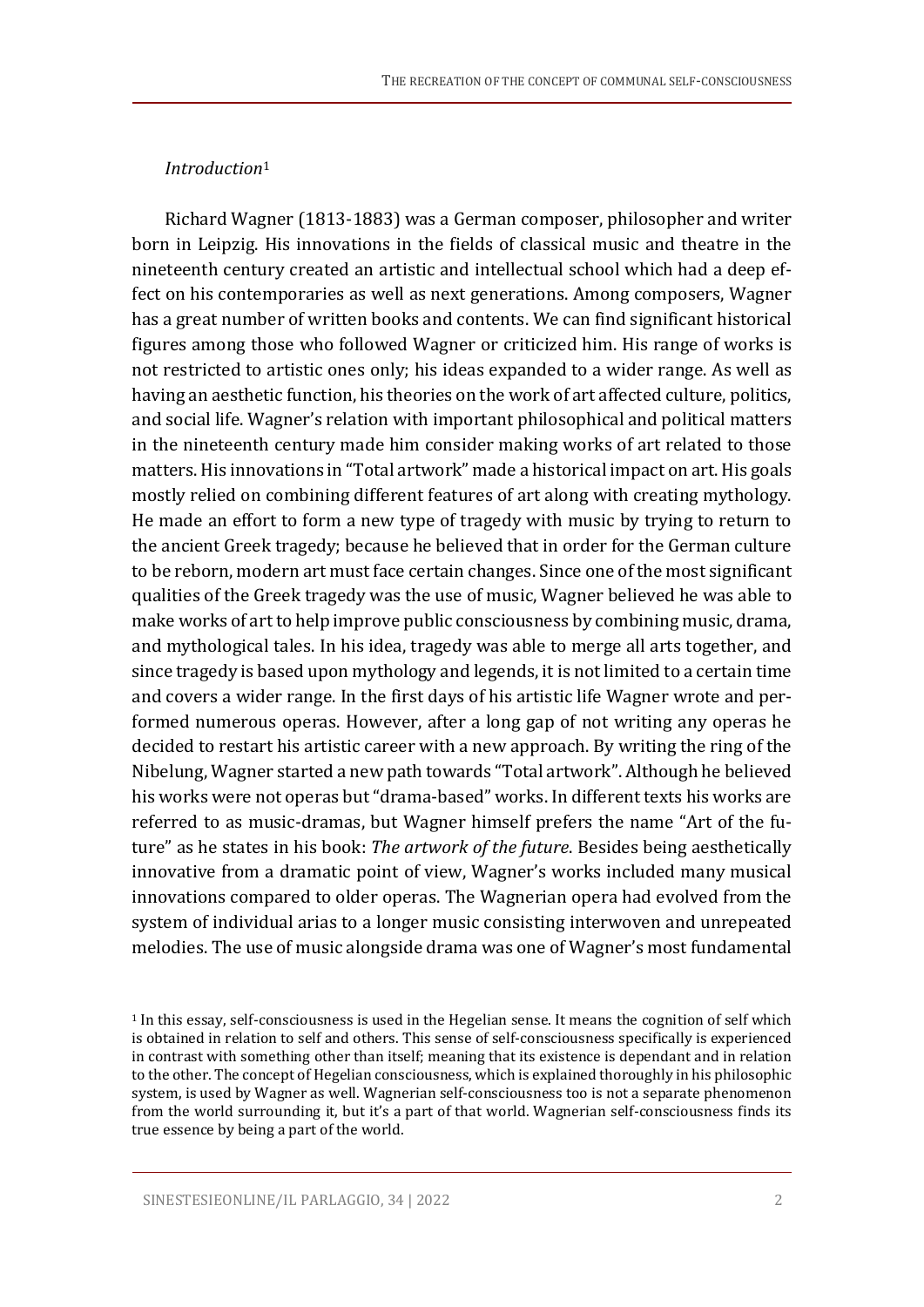ideas about dramatic expression, which was carried out by the orchestra. Wagner invented a vast series of leitmotifs (will be explained further ahead) to dramatize the text and music. He tried to fit all on-stage elements and the text into musical themes. His skills in orchestral composition were an incredible feature in his works and made possible the composition of music which was not heard before.

Wagner started his academic and artistic studies and his activism in politics around the time when the Romantic Movement and German idealism were trending in German universities and young people where under the influence of them. Wagner could be considered between romanticism and idealism. So, in order to study Wagner's works from different aspects, and to study his political and artistic views, the historical process of Germany in the eighteenth and nineteenth century must be examined, as well as the relations between romanticism and idealism and their relation to Wagner.

This research tries to examine Wagner as an artist who stands between romanticism and idealism by studying the philosophical and aesthetical structure of the two movements. While studying this structure in nineteenth century Germany, a rebirth is apparent in the path of theatre and romantic tragedies and alongside those, the Wagnerian drama. What Wagner tries to represent is somehow a will to return to the ancient tragedy. Now we must observe how Wagner could, through his musicdramas, move towards self-consciousness (as a Hegelian artist), considering the conditions in modern Germany and the socio-political and artistic changes of that time.

# *The ideas and actions of Wagner in politics and their relation to Schopenhauer's ideas*

Wagner was a revolutionary anarchist in his early days. His political viewpoint was under the influence of Mikhail Bakunin, Feuerbach and Hegel. Alongside his closest friend Rockel, who was also an anarchist, Wagner engaged in political activities. His anarchistic opinions are clear through the writing of the ring operas. Wagner believed that an ideal world had existed in the past, and that we must attempt to recreate it. He had other liberal goals when he first began writing the ring. He planned to present the freedom of all human beings in the ending of the ring, in a way that masters could achieve their true freedom only when every human being is free. <sup>2</sup> When it came to the recreation of culture in western world, Wagner believed

<sup>&</sup>lt;sup>2</sup> The influence of Hegel on Wagner is apparent here; master-slave dialectic.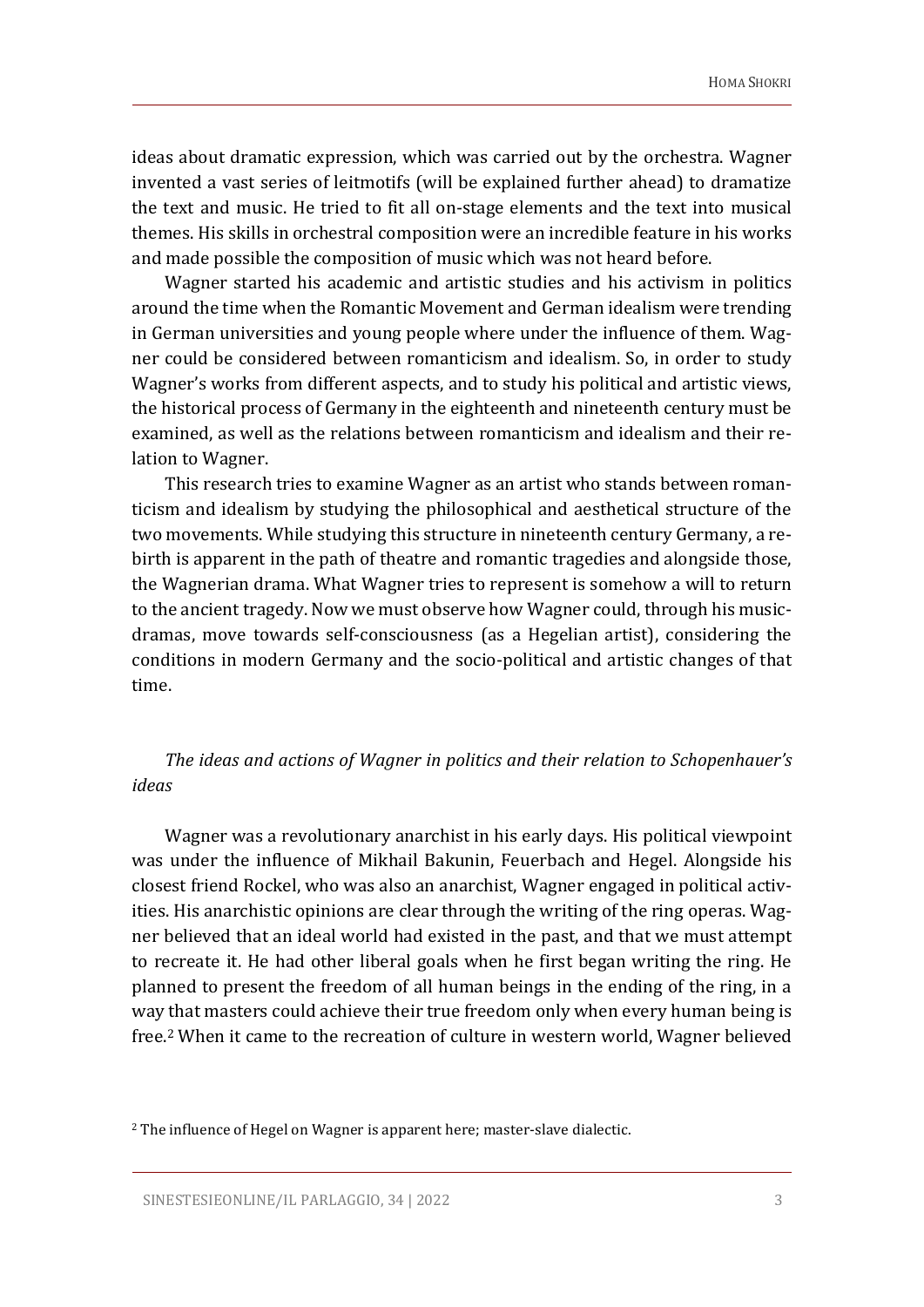societies must be harmonious; when humans recognize their nature and can maintain their unified identity with the nature. Wagner's main plan was to recreate an art that could return humans to their essence and could enclose and bind the state and the public. In "Art and revolution" he presents his idea about the reconstruction of art, and mentions that the only way to do so would be through revolution or revolutionary art. In his idea, a theatrical performance was similar to a revolution. Wagner attempted to present a true concept of revolution to his audience. After the defeat of liberal revolutions in 1848, Wagner's anarcho-socialistic opinions changed. After spending a difficult period and fleeing to Switzerland, Wagner applied notable changes to the libretti of the ring, and also to his opinions. A very important occurrence to mention at that time is Wagner's encounter with Schopenhauer's "The world as will and representation". After the defeats of revolutions, Wagner turned to Schopenhauer's pessimistic philosophy and all his operas and his ideas about the artwork of the future were influenced by the concept of will and nihilism. In the second part of "The world as will and representation", Schopenhauer states that the entire phenomenal world is a representation of the will. The will can be present in different qualities and scales in phenomena. The most important form of this will is the will to life.Schopenhauer explains this using the concept of suffering; to have the will is to suffer. Simply, it could be said that the only way to end the suffering in life is to stop having will. That is why when the will faces itself, man will deny life. Schopenhauer suggests asceticism and isolation will make life more bearable. In Schopenhauer's opinion, tragic joy is the highest joy in an artwork and he believed that the effect of tragedy is feeling the transcendental (Young, 2013). He admired tragedy for representing suffering and agony in life and believed the tragic experience to be the denying of the will. In Schopenhauer's opinion, the only ways to redemption from life's agony and from the will are asceticism and art.

The clearest representation of Schopenhauer's philosophy in Wagner's artworks is Tristan and Isolde. Schopenhauer believed the primary goal in a tragedy is redemption with the representation of death; that man can eventually embrace death as a way of exiting this world which is full of suffering and torment. Wagner, at least as an artist, was attracted to Schopenhauer's metaphysics; in the second act of Tristan and Isolde, Tristan finally pursues Isolde that it is only death that can separate them, and that it is only in death where their love can be fulfilled (Young, 2013). The third act of Tristan and Isolde is an attempt to investigate death, where Tristan seeks to be reborn after death so that he can be united with Isolde. Representing this kind of death will result in redemption afterwards. But it was in Parsifal that Wagner portrayed Schopenhauer's ideas on religion. In his late days and by performing Parsifal, Wagner referred to the Bayreuth festival as a holy festival and called it a "performance of holy festival". He transcended the aesthetical aspects of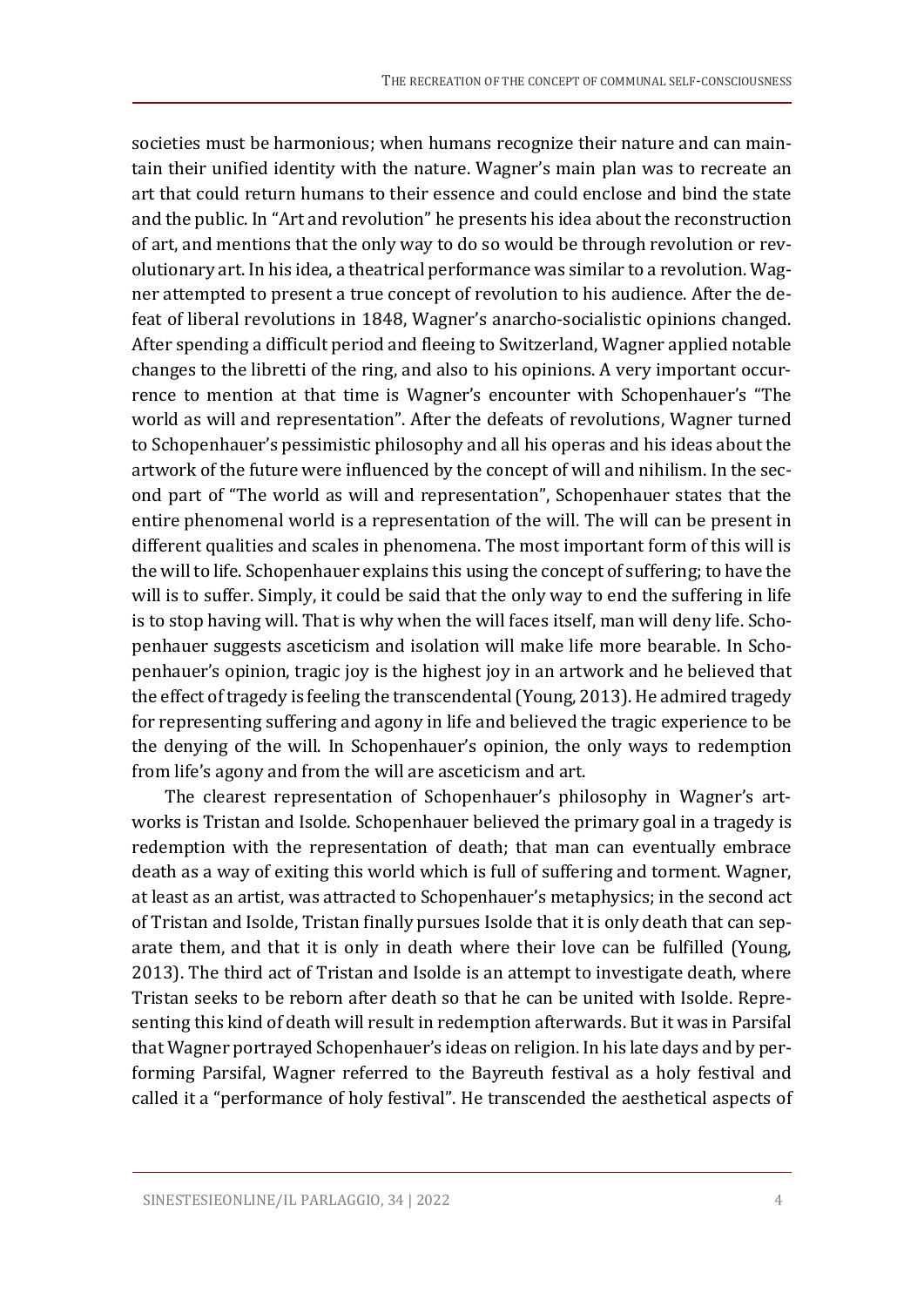his art to a religious function. However, restricting art to holy art and religious functions was not the only sign of the effects of Schopenhauer's philosophy on Wagner; it was a sign of Hegel's influence on him which will be argued further ahead. Wagner planned to turn the Bayreuth festival to a sacred location that could have potentials to have function in spreading self-consciousness and expanding social connections. He believed this approach to be a solution for the industrialization of art; to create spaces in which "a lovely and free communal life" can be developed and to encourage life and art to have a better relationship (Fischer-lichte, 2015). However, Wagner took a different path towards revolutionary art by trying to have a Christian function. By internalizing Christianity in his art, he made new aesthetical ideas about theatre and music. Wagner had reached all of his goals concerning communal musical-theatrical function when Parsifal was performed.

#### *Wagner's significant musical qualities*

Wagner believed the most complete musical instrument to be the human voice. In his viewpoint, a musical instrument is better than others if it can imitate the human voice better. For example, the Aerophone family are the closest to the human voice, and an instrument like the Clavichord is the farthest<sup>3</sup>. Wagner states that instruments like the Clavichord were made for the composer to be able to perform whatever he writes (Wagner, 1893). But doing so will weaken the musical expression and no mutual connection would be made in the audience when hearing an instrumental work of music; but when listening to a vocal work with a specific text, the audience could have a mutual experience. In Wagner's words: music must be expressive and must not try to create independent concepts.

Wagner's musical innovations could be categorized into different parts. Concerning harmony, there is no certain tonic tone throughout the whole music. In other words, in a vast scale, his music tends to move away from tonality. Although his music is not considered to be atonal, but the roots of atonal music could be traced to Wagner. A significant example would be the Tristan chord. In the prelude of Tristan and Isolde, a chord is played that cannot be easily explained by traditional rules of tonal harmony. In addition, the tonic changes quickly in Wagner's music, even inside a single musical phrase, thus the listener cannot easily hear a tonic. Furthermore, expanded harmonies, or in other words, chords that have more tones than ordinary chords in traditional music were used by Wagner in his music. The Tristan chord is

<sup>3</sup> In "Opera and drama", Wagner presents this matter from a historical point of view.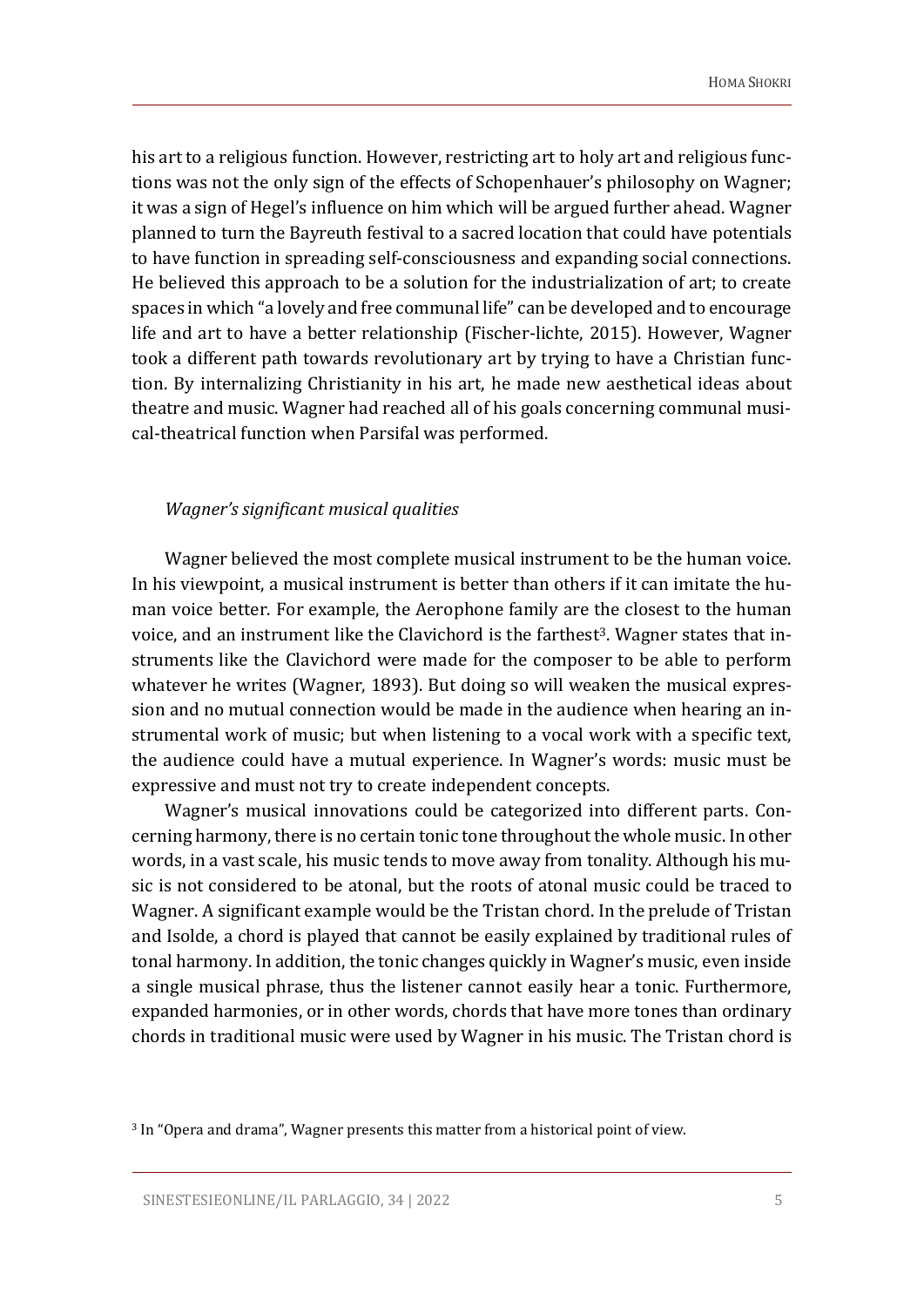a chord with many voices (some of which are removed) and the dissonance weakens the tonality.

In older operas, the structure of the opera is divided to Arias, Recitatives and dance tunes. Arias, which were called "Aria da capo" in early baroque, were parts in which the singer sang a vocal piece and usually consisted of three parts. However arias were not enough for the opera to proceed. In Recitatives, the performers spoke to each other in a melodic manner. Wagner mentions that the Aria was the basis of the opera. The structure mentioned above (Arias, Recitatives and dance tunes) changed over time but the fundamentals were unchanged. In nineteenth century operas Arias are still present; however it might be difficult to separate Arias from other parts in some instances. On the other hand, Wagner states that Recitatives are the only parts in which there is a chance for drama to be created; because the text can be uttered more easily compared to arias. In Wagner's operas, this structure is no longer present. In his operas, during the whole work, there is an uninterrupted and continuous music during each act. The performers don't sing Arias and don't do Recitatives either. They sing continuous and unrepeated melodies that take different expressive forms as the libretto goes on. Thus the libretto and the music proceed in a parallel.

"Unending melody" is an important expression used to describe Wagner's music. The reason for choosing this expression is that the music (Vocal and orchestral parts) and the libretto go on simultaneously. Thus, the music is not similar to Arias and the melodies are not repeated.

As mentioned before, in Wagner's operas leitmotifs are used. They help the connection of vast parts of the opera (or in some instances like the ring operas connection between operas) and also help the unity of the libretto and the music, thus making the parallel procedure of the text and music easier. Leitmotifs are short musical ideas that are presented and repeated with a specific event, character, object, concept, etc. For example, the characters in the operas have special leitmotifs that are heard when they appear on stage or when other characters mention them. As mentioned above, leitmotifs are not restricted to characters; the spring, love, a sword, the ring and even the act of smithing have specific leitmotifs.

In Wagner's works, throughout the whole work, there is a solid rhythmic structure, but it may not be easy to understand compared to older music (In other words, we might not be able to guess when the next note is to be played). For example, the prelude of Tristan and Isolde has metric rhythm but it might not be easy for the listener to guess when the next note will be played. This musical quality, along with the use of expanded harmonies, were musical innovations of Wagner which were made possible for musical innovations of other composers among who Franz Liszt was an important one. The effects of these musical qualities, like the lack of a clear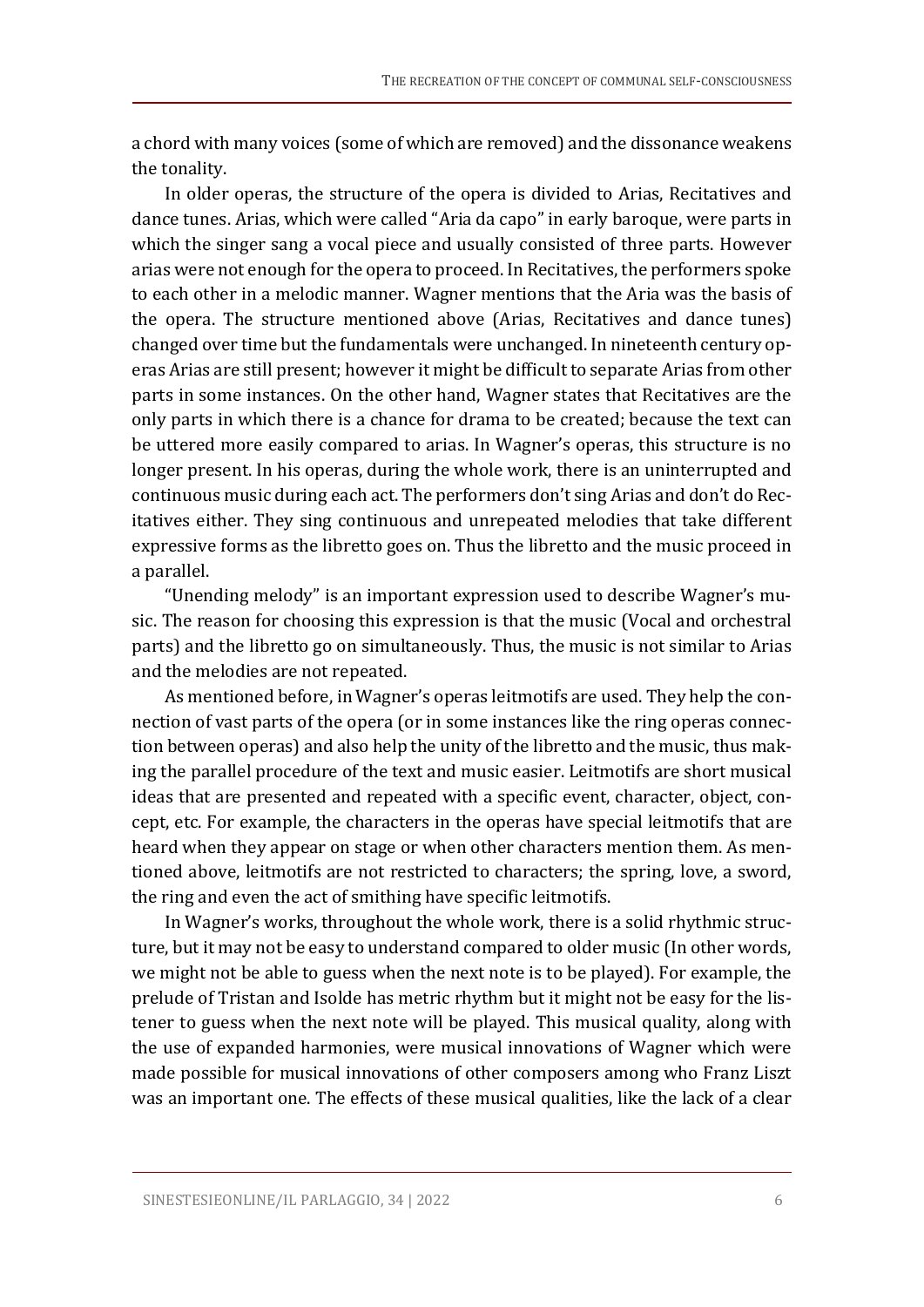beat, were clearly made intentionally; since the rhythms were composed by Wagner in a clear way.

#### *The birth of romanticism and its relation to Wagner's ideas*

In order to comprehend Wagner's world in the nineteenth century, we must examine what was probably the most important event in that time and consider its contradictions with Wagner's ideas. In fact, a historical point of view would help this examination. Important socio-political incidents and events took place in the eighteenth and nineteenth century that changed the course of Germany's history. To begin with, the birth of romanticism is probably the most important of all. It is difficult to study romanticism and its history because romanticism has been the subject to many interpretations and theories and examining all ofthem would be impossible and has no place in this research. Here romanticism will be considered as an individual period in history and it will be examined as an intellectual structure. The path towards studying the Romantic Movement is not an easy one to take; from the way it is born to its political function and the state of art, etc. It would be incorrect to restrict romanticism to a movement in literature and art because many of the manifests in this movement have political, ethical, aesthetical and philosophical functions.

The Romantic Movement included intellectuals from a wide range with different theoretical perspectives. Many believe that this movement was made from revolutionaries after the French revolution and others believe it was made from liberal petit bourgeois. This contradiction was because the revolutionaries and the antirevolutionaries in the French revolution called themselves romantic simultaneously. Years ahead, after a fall in the popularity of romanticism after the Second World War, many Marxists and even liberal critics believed romanticism was related to the Fascist ideology<sup>4</sup> (Beiser, 2003).

Romanticism is indeed a kind of quality and condition and it's not only referred to a specific period. It could be said that the concept of romanticism is not only a historical one; For example, Carl Schmitt who was critical of romanticism believed that romanticism mostly has an individualistic feature. He stated that romantic statements are mostly based upon a specific subject or the individual person and that these statements are made in a transcendental way; that means with a specific feature of a person's existence rather than referring to a group of specified objects

<sup>4</sup> Beiser explains this further the early chapters of "The concept of early German romanticism".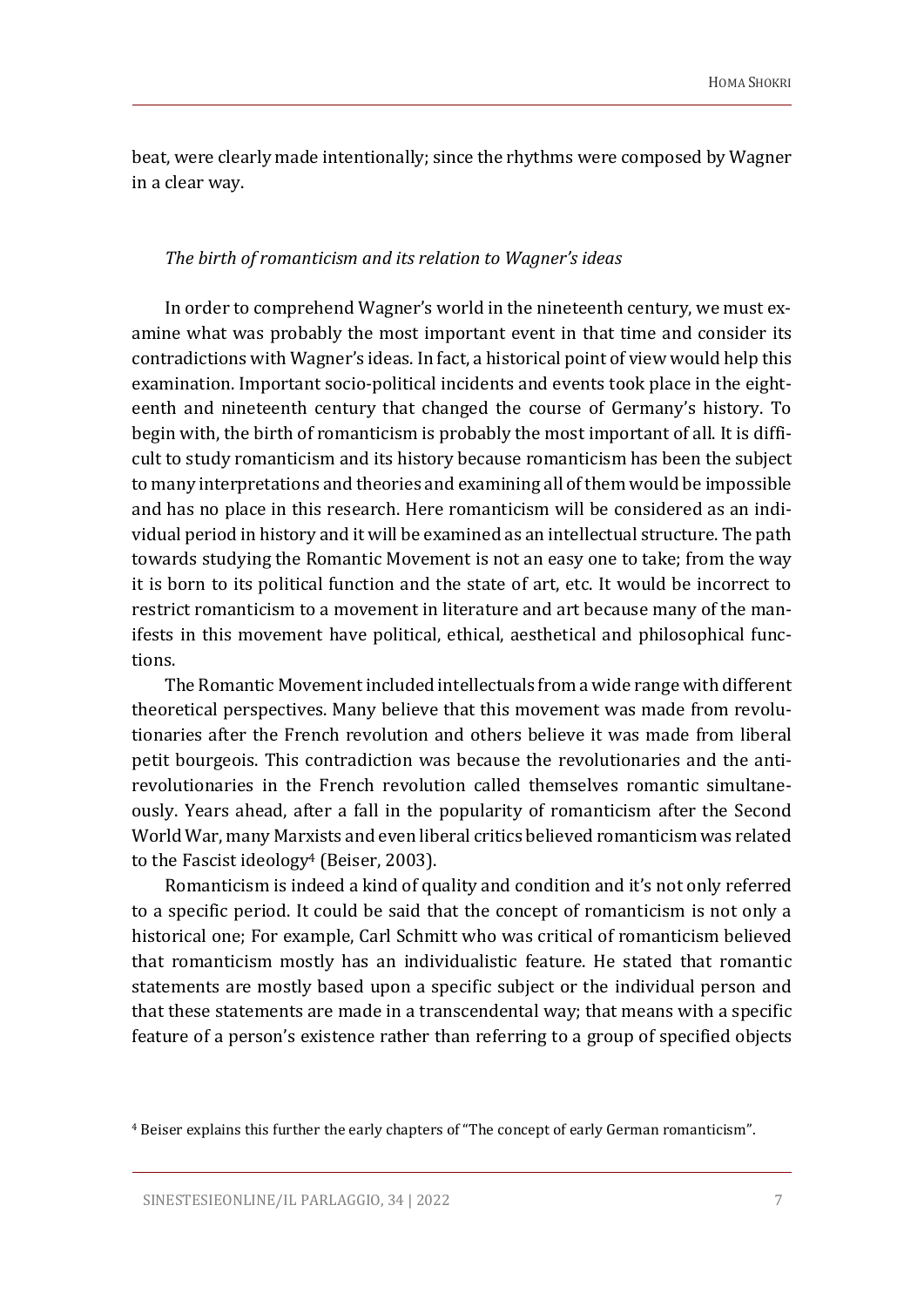and being realistic. <sup>5</sup> But it must be remembered that romanticism changed the world so much that the world after romanticism is not like the world before it. Many things must be considered when criticizing romanticism in a positive or a negative way, thus making the critique complicated. This complication is a result of the contradicting nature of romanticism and helps us reveal a hidden phenomenon:

With a glance at the history of the eighteenth century we find many occurrences that form conditions for the birth of romanticism. Alongside many critics, Isaiah Berlin in his book "The roots of romanticism" states that the primary root of romanticism is the negation of enlightenment. <sup>6</sup> The impact of enlightenment increased in the seventeenth and eighteenth century and by defying traditions and supporting intellectualism, enlightenment caused wide changes. Enlightenment had begun in the seventeenth century in England and continued to the eighteenth century and it tried to banish the prospect of medieval ages. In this perspective everything moved forward in order and law; Wisdom was the source of everything; Religion and the church lost their influence and irrational matters were criticized by French philosophes (Berlin, 1999). The enlightenment, like romanticism was not a homogenous and harmonious movement and different theoreticians proposed different ideas. Figures like Rousseau in France and the "Sturm und drang" movement (which was a clear phenomenon related to romanticism) did not entirely defy the enlightenment perspective and were supportive of it up to some point. Movements like these tried to express new points of view related to enlightenment. Romanticism and enlightenment moved forward as a parallel, in a way that they could not be considered completely dependent or separated.

The romantics mostly tried to replace enlightenment's tedious and grey rationalism with art and aestheticism and relied on intuitions. <sup>7</sup> Although the romantics had disagreements about the statement above in different periods; some like Friedrich Schlegel were more extreme. The ideals of romanticism included a wide range of issues; one of the most important was "Communal life as a purpose". Romantics valued life as individuals as well as a community. In some opinions life as an individual holds less value than as a community; the individual must sacrifice themselves for the purpose of the public.

<sup>5</sup> On the other hand, Herbert Read believed romanticism to be a state of mind that could be found anywhere. Lovejoy, an important theoretician on romanticism, believed the word "Romanticism" to be free of sense in modern times, because of the many references it made.

<sup>6</sup> Whether this argument is correct or not is important because by examining romantic ideas we might get closer to this argument's validity, but many other critics believe romanticism to be the continuation of the enlightenment because many romantic ideas are similar to those of the enlightenment. In any case, romanticism in the eighteenth century helped the ending of the enlightenment. <sup>7</sup> There were other reasons as well, such as overcoming the spiritless and over-rational world and admiring humans and nature.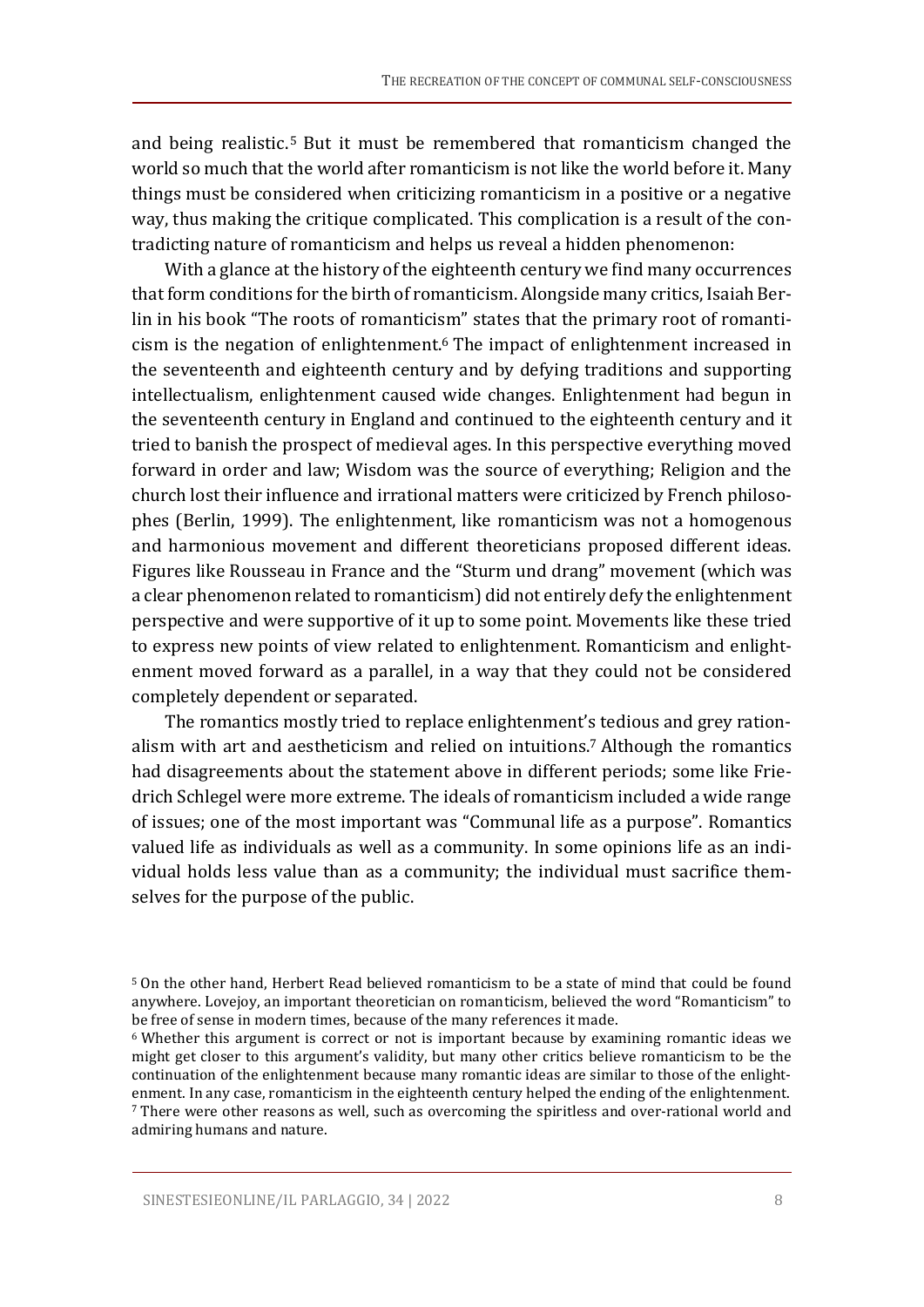By the time early romanticism was starting to take shape, around the year 1797, many poets, critics and philosophers were active in Berlin. But the milestone was the year 1802, when meetings were held at Wilhelm Schlegel's house. This new literary circle was based on social ideas. Many famous figures were present at the meetings, <sup>8</sup> but the pioneer was Wilhelm Schlegel. He founded "Athenaum" publications around the same time, where romantic manifests and critiques on aesthetics and politics were published. What was published in the Athenaum was a presentation of romantic ideals, and sometimes the authors were more than a single individual. The romantics sought common values and goals in the Athenaum.

One of the main features of early romanticism, which continued to exist afterwards, was the concept of "Bildung".<sup>9</sup> This concept includes training and education of individuals for the sake of transcending self-consciousness as a goal. Bildung is interpreted in different ways from ethical, political art-state points of view. Considering Bildung ethically, individuals must move towards transcending their virtues. Politically, the public must do the same; meaning that the public and the state must move towards wisdom and education together. By the ideals of art, it is art that must educate and inform. This concept helps us understand Wagner's ideas about transcending self-consciousness through art better. It is said that Wagner's artistic and political activities were under the influence of this concept. The three points of view mentioned above are all present in Wagner's art. Wagner pursued the cohesion of the different concepts of Bildung for self-consciousness and public consciousness, especially at the beginning of his career in Bayreuth.

Having an aesthetic experience in romanticism should be considered as a whole. The concept of Bildung and communal life were appliable to other romantic ideals. Novalis and Schlegel who were known to be more radical among romantics presented their aesthetic ideals based upon the following concept: The world must be romanticized. <sup>10</sup> This concept could be applied to politics and ethics as well. It is not limited to an individual, but the whole state must turn to romantic ideals and eventually turn into a work of art. This concept is broadened up to the point where the human life turns into an aesthetic whole.

Furthermore, in the development of the making of romantic world and the birth of the concept of romantic poem, romantics tried to prove that the creative actions of humans are in fact a representation of nature itself which has evolved. For these ideals to be possible to exist and for a cultural rebirth, the romantics sought a work

<sup>8</sup> The Schlegel brothers, Schelling, Schleiermacher, Friedrich von Hardenberg (Novalis), Holderlin.

<sup>9</sup> The literal meaning is education and formation.

<sup>10</sup> It was Novalis who presented this first.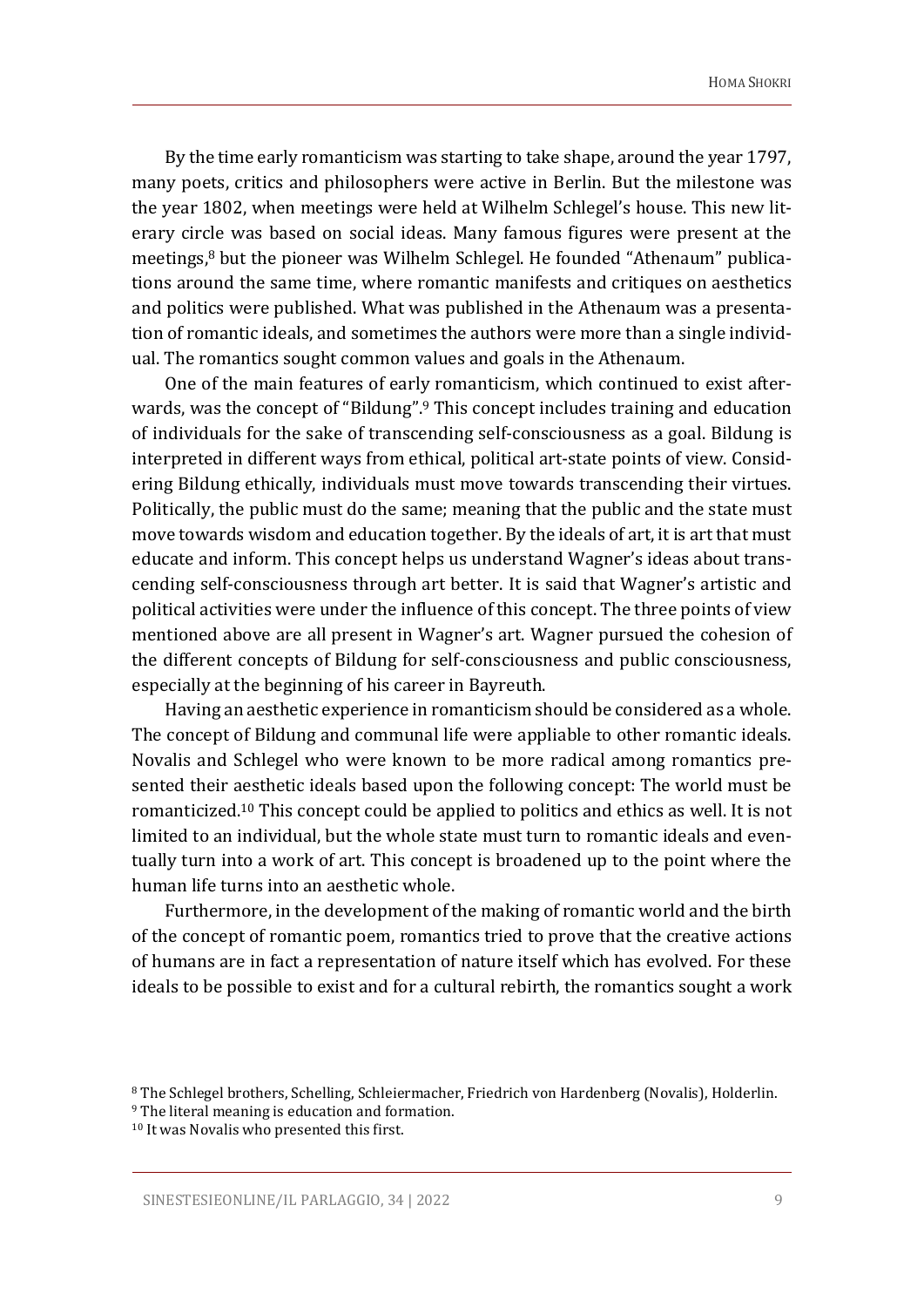of art which could unite society and nature and was made from a subject's active mind. 11

The historical gaps to cause such deep changes in the eighteenth and nineteenth century had happened years before. In fact, the main roots of romanticism must be sought in those gaps. The thirty years war which took place in the seventeenth century was one of the most devastating religious wars between Catholics and Protestants. But passing by the events of the war itself, it's what happened after the war that seems interesting. The war was especially destructive for the Germans. It destroyed the morale of the people and put the country through a state of retreat and poverty. This nationwide sense of retreat affected the German people. They felt a sense of weakness towards other nations, especially the French who had won the war against the Germans. This incident made an influence on art as well and caused a lot of changes. Works of art began to have a sense of arrogance. An ascetic way of life in Germany evolved into a state of an extreme introverted lifestyle. Artists of that time made works under the influence of that lifestyle (for example the Trauerspiel).<sup>12</sup> The aftershocks of the thirty years war directly made way for the Romantic Movement and nationalistic ideas. The concept of individualism and subjectivism which is present in romanticism could up to some point be explained by the ascetic mentality after the thirty years war. Wagner was no exception. Although many years had passed from the war, when Wagner had started his artistic life, the impacts of the war were still present. These impacts allowed Wagner to use nationalistic mythologies and lead his public towards communal goals. However, Wagner himself had experienced a period of ascetism in his lifetime when he was young, he tried to find a solution for it using art and political activism. But there were other reasons for the ascetic and introverted individualism to change over time. An important reason was Fichte's philosophy. The egoistic turn, of which Fichte was a pioneer in developing, changed the path of romanticism. Fichte used the concept of individualism to reach the concept of society, meaning that a person is a person only because he is related and connected to others. Fichte turned more extreme in this matter in his later days and developed a kind of nationalistic life. <sup>13</sup> Wagner had studied Fichte in

<sup>12</sup> This term was first used by Walter Benjamin in "The origin of German tragic drama" in 1928.

<sup>13</sup> Even though Fichte's influence on the romantics is undeniable, his theoretical and practical researches were more in the field of post-Kantian idealism, and from a more general point of view he was a part of the German Idealism. But his concept of ego had a lot of influence on the romantics.

<sup>11</sup> Novalis' ethical ideal was in poetry as well; he believed ethics to be poetry in its essence. They needed subjective artworks in order to create this culture. But creating the artwork was not the goal, it was unity in diversity that mattered. The diversity in nature had to unite in poetry, as the world was made of this unity. To Novalis, this matter had more importance; poetry must be active, it must become the action of a subject's mind. Conclusively, poetry and the romantic world was the goal of existence according to Novalis and Schlegel.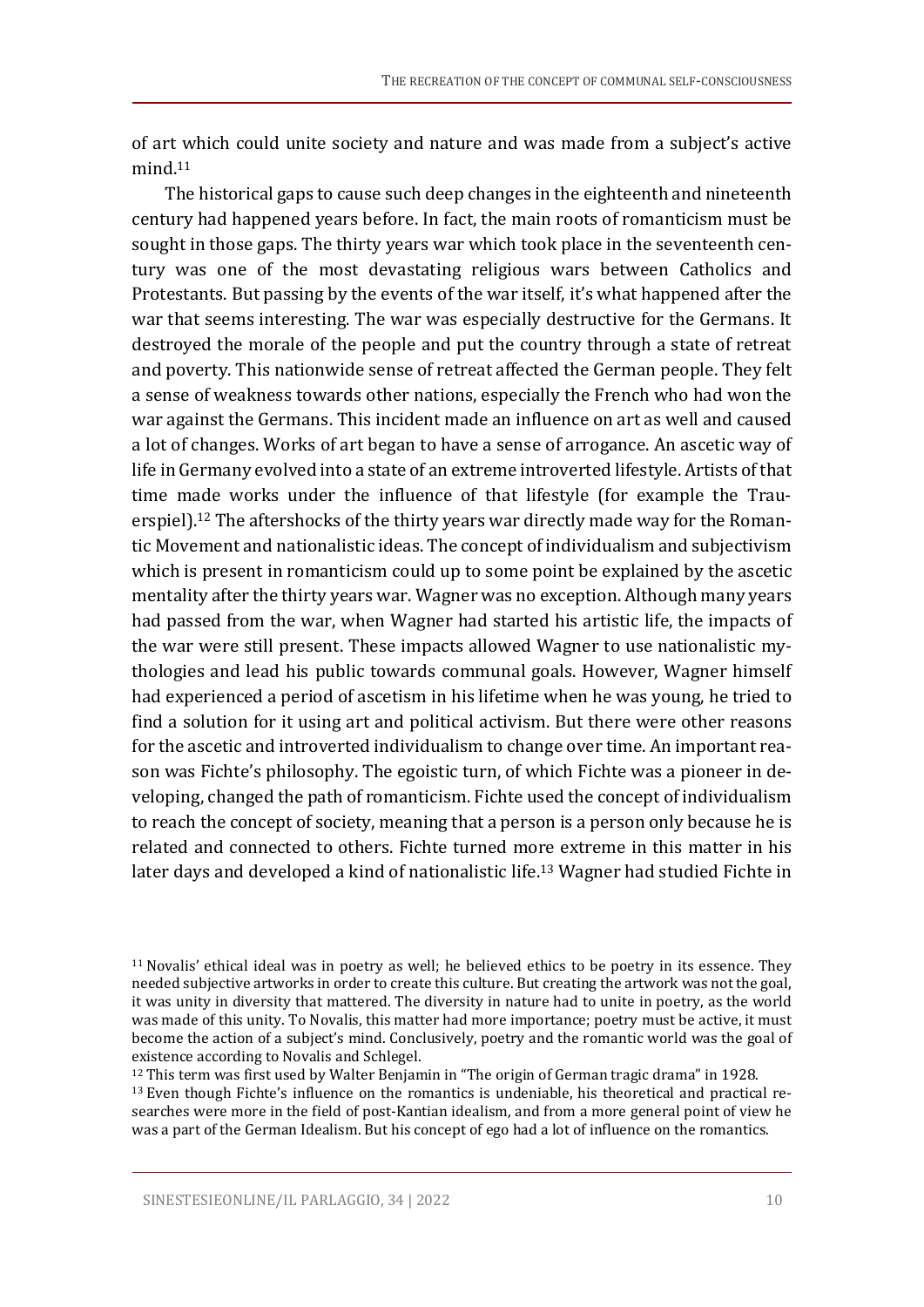his early days and had been influenced by him when it came to remaking mythologies in order to expand national consciousness.

The individualization of political and social matters made way for many critics to relate romanticism to liberalism and the bourgeois class. The important point to be considered was the process of personalization and individualization that was a representation of the social order in the bourgeois class. Having absolute power and overseeing everything and at the same time being a leader for oneself was first born in eighteenth century bourgeois. In this period an isolated individual creates a world in their mind and acts inside this imagination. In this period politics turn into an entertainment and a game (Schmitt, 2017). From another perspective, some Marxist researchers' studies propose romanticism as a revolutionary movement against capitalism and while they believe romanticism to have many contradicting points, they hold a unity to it as well. György Lukacs was among the first to study the revolutionism and the outburst of romanticism against capitalism. Lukacs mostly preferred to bind the romantics to transformative movements than revolutionary ones. Another issue was beginning to develop alongside capitalism itself, and it was the alienation to the world and of the individual. Moving towards a state of isolation was a sign of the development of capitalism. Generally, many concepts and movements related to romanticism including romanticism itself were born in an attempt to return to the pre-capitalistic world. The admiration of romantics towards the past and the concept of nostalgia could be considered as an example. But this glance at the past was always united with a glance at the future by the romantics. It means that the past is an ideal and the future is a dream to return to that ideal. The past and the future turn into a utopia to chase. The romantic period went on in a dream which was destroyed by catastrophes. This would further turn into a state of paranoia<sup>14</sup> and hold reality in suspension. It was like something hidden in the depths of history itself was changing everything unnoticeably.

The imaginations that created the romantic world caused the reality to become more subjective. The romantics sought a kind of free imaginary play, and it had to include aesthetical aspects as well. What pushed the romantics forward was their knowledge on how life could be more aesthetical. Their goals and plans were of absolute values and could often be summarized in words and lost their practicality afterwards. The world they lived in was of a state of suspension and an extreme subjectivity and of poeticising reality.

The romantics made many contributions to the world and among them were their ideas on aesthetics and nature which influenced art and up to some point science. Wagner must be regarded as a romantic who acted against capitalism. Many

<sup>14</sup> Isaiah Berlin further explains paranoia in "The roots of romanticism"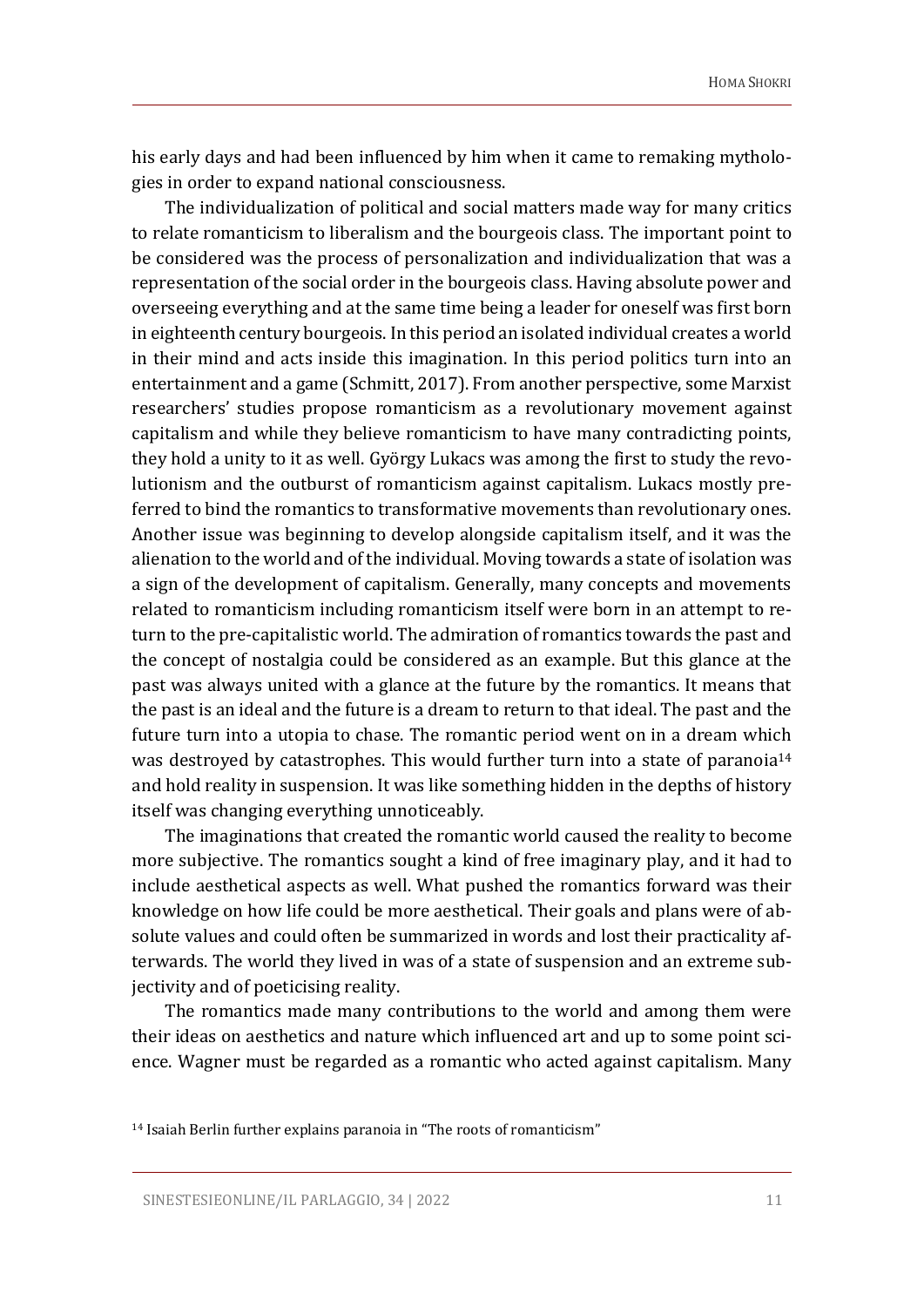romantic qualities are found in Wagner in his early days. But his unique difference was that he tried to apply a practical approach towards the aesthetical manifests of the romantics and not to restrict them to mere theory. But as it will be argued further ahead, many of his ideas failed. One of the most important impacts of romanticism on Wagner was the romantic and the national theatre in Germany. The romantic theatre, to which many qualities of romanticism apply, changed theatricality compared to what was present before. Now Wagner's doings under the influence of this theatre must be examined.

#### *The romantic theatre and the birth of national theatre in Germany*

The world of literature and theatre in the eighteenth century (before the birth of romanticism) had been aesthetically on a path towards decadence and had been far from a rebirth. The romantics in the late eighteenth and early nineteenth century believed in recreating the immortal artworks descended from the Elizabethan era. In theatre they tried to return to the Shakespearean tradition; Shakespeare's influence on romantic playwrights of Germany and France is clear. On the other hand, the romantics believed in the classical tradition as well and idolized ancient Greek tragedy writers (Steiner, 2013). At the time, through romantic manifests on theatre, the German national theatre is born. The romantics, after a lot of political and artistic frustration, moved towards nationalism. Almost all of the German romantics believed art and especially theatre to be good for a society's wellbeing and health. 15 One of the theoreticians on this matter was Friedrich Schiller, who in the eighteenth century believed that theatre must be the voice of the German culture and also be a force to shape this culture.<sup>16</sup> Gotthold Ephraim Lessing also agreed and believed the neoclassical theatre to be a lie. Such ideas can be seen in the theatres at Hamburg, Mannheim and Weimar in the late eighteenth and early nineteenth century. The romantics tried to combine the Shakespearean tradition and the classical tradition in tragedies because they wanted to overcome the baroque and neoclassical theatrical traditions. The period of darkness in drama had worried them (Steiner, 2013). The lack of drama in society was equal to the lack of ethics and public health in society. Romantics believed the growth of theatre to be a cause for a healthy connection between the state and the public. As discussed before, the Romantic Movement was complicated, and this complication was apparent in the romantic drama as well. As a result of the fall of the tragic drama of the seventeenth century, the romantic trag-

<sup>15</sup> In his manifests on art, Schiller explains this matter.

<sup>16</sup> "National theatre" by Gary J. Williams published in "Theatre histories: an introduction".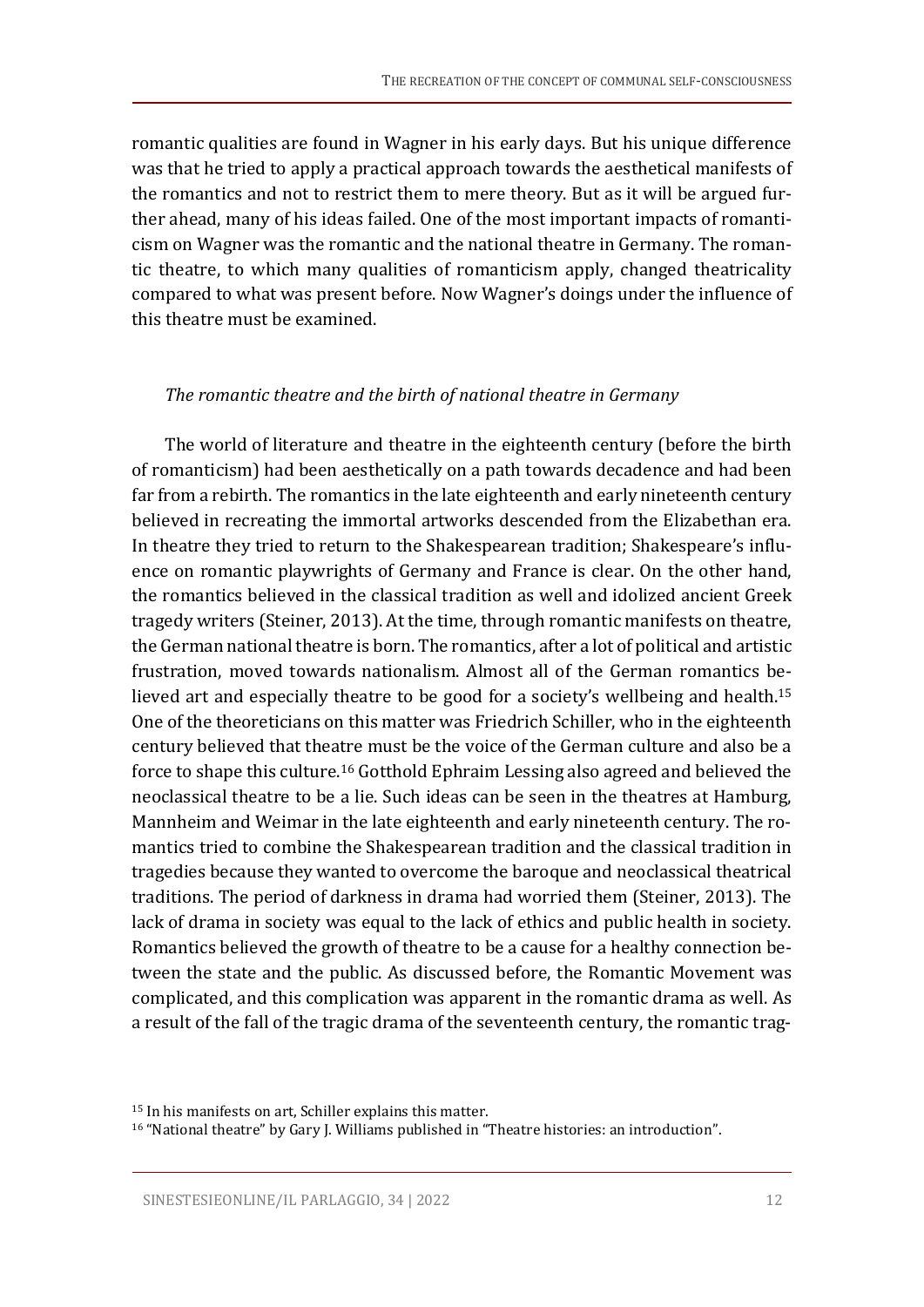edy developed with different nationalistic qualities in different countries and Wagner was no exception. What Wagner was pursuing in Bayreuth was the idea of combining the Shakespearean tragedy with the ancient Greek tradition of tragedy. <sup>17</sup> Of course, the romantics wanted a tragedy that was not a mere copy of Greek or Elizabethan theatre. Wagner also sought a new method in theatre that was historical in its origins, was appliable to the present time and was not an exact copy of traditional theatre. He preferred Shakespearean tragedy a little more than the Greek tragedy. The reason was that he valued the individual; In the Shakespearean tragedy each character is an individual because the choir were no longer present. When individuality in characters of a drama is formed, every character, even the minor roles will have freedom of action and a personal voice of their own. The choir played an important part in the ancient Greek tragedy, but Wagner did not find it important anymore. Clearly Wagner did not deny the use of choir completely. For example, he uses the choir in some parts in the ring operas, some of which were removed in the editing, and some remained. Overall, he believed the choir must be removed so that individual subjective expression could be reached.

In Wagner's idea, mythology could reflect a nation's essence, and further, mythology could strengthen the idea of national theatre. A similar path was being taken by philosophers of that time. Fichte and Johann Gottfried Herder argue the unification of nations in their writings. Herder states that the spirit of a nation is a whole and believed the human essence could be sought through the German identity. His views on the German identity influenced the Romantic Movement. Fichte on the other hand broadened the concept of ego as an individual to ego as a whole, and eventually reached the concept of a nation and discussed liberty when it comes to a being a nation. Fichte was a defender of liberal ideas such as the unification of humankind and enlightenment of human beings. Wagner agreed on this. Although, he opposed the idea of creating a national theatre in his writings because he believed he was unable to fulfill this task; He tried to create a "theatre for Germans". He needed an artwork to return to Greek tragedy and mythologies in order to achieve his ideals. It could be mentioned that generally Fascism and other oppressing ideologies have no relation to what stated above. Wagner had different political views in his lifetime<sup>18</sup>. This will be argued further ahead.

At early nineteenth century, ancient legends and rites in Germany are returned to again along with ancient Greek mythology. German legends were mostly a part of national German epics which were referred to as "Patriotic poems". Wagner used

 $17$  In the 6<sup>th</sup> chapter of "The death of tragedy, Steiner mentions the Wagnerian tradition as a bridge between the Shakespearean tradition and the ancient Greek tradition.

<sup>&</sup>lt;sup>18</sup> With his socialistic ideas, Wagner wanted a revolutionary art to chase public consciousness, and in his late days, by turning to Christianity, he considered transcendental art to be sacred.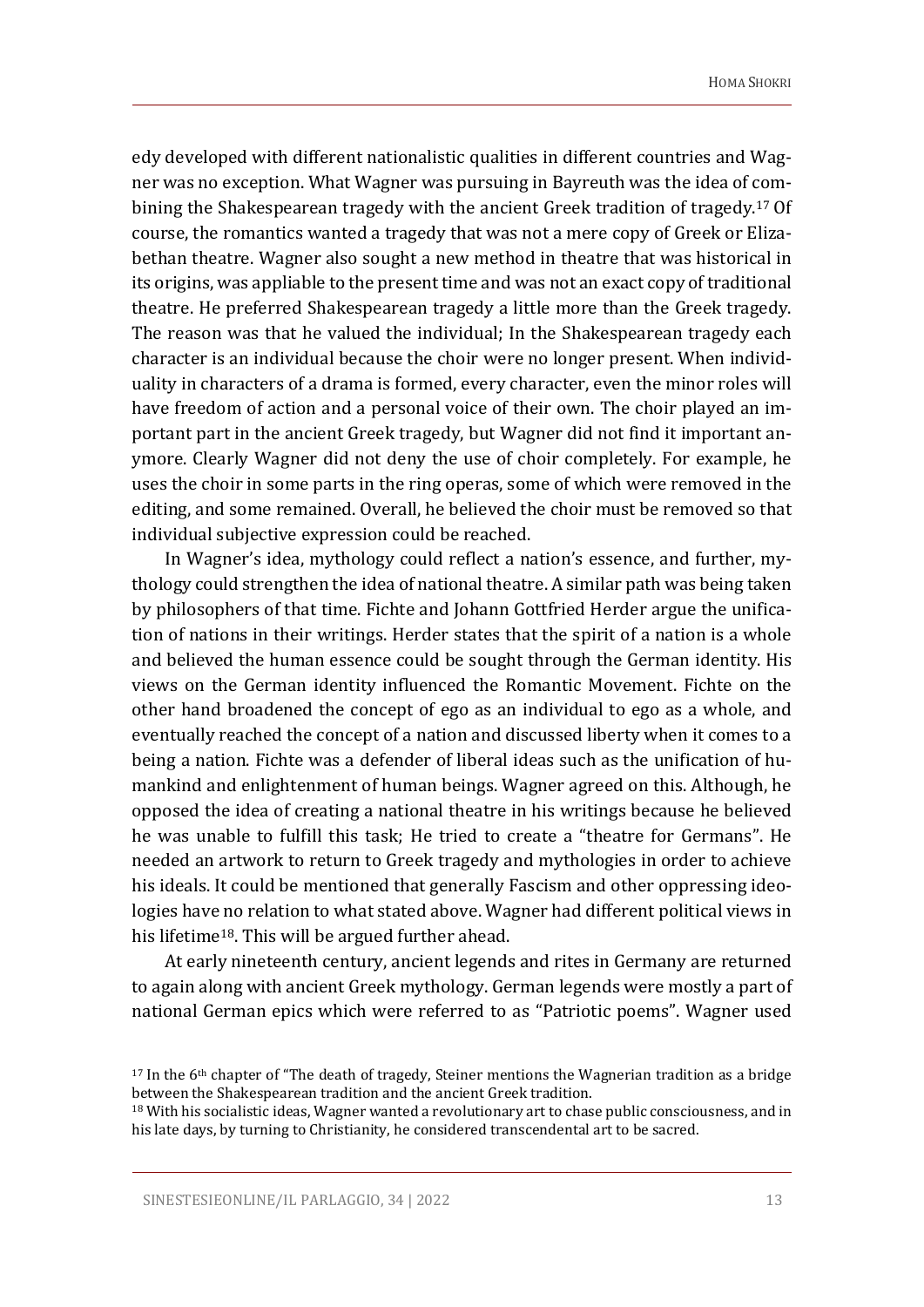these poems in the creation of the ring operas. He looked for a sense of tragedy that was empty of rationalism. In his "artwork of the future" he planned to resurrect the national interaction of the people in ancient Greece. What he sought was close to the concept of Bildung; by educating people with theatre, social interaction will be reborn. So, his audience had to be ideal, considering the fact that the Athenian audience in the fourth and fifth centuries B.C. had no clear similarities with the German audience of the nineteenth century. Also, romantics, including Wagner, did not aesthetically tried to resurrect the Greek tragedy. Because, as mentioned before, the qualities of the romantic tragedy are completely different from the ancient Greek tragedy.

Creating mythology in the nineteenth century was controversial. Because creating mythology was considered to be against science. The romantics tried to consciously create new mythology. The statement "We must create mythology because we no longer have any" is clearly not scientific. In romantic view, science destroys mythology. However, romantic views on science were somewhat complicated. For example, they tried to define the function of science with art. Schlegel, when explaining the romantic poem, did not restrict the poems to art and tried to define them with science; Science represented as a poetic expression. Romantics and idealists considered the separation of science and mythology and tried to apply a new point of view when it comes to creating mythology affected by science and art. Wagner also considered the unification of new mythology and science. His artwork, as his duty as an artist, was an immediate action that was done as a reunion of science and life19. He had a vast view on science, not only on the function of science. In *The artwork of the future* he states that the ideas that come to the minds of humans by the nature, and the humans unconsciously modeling them, create science; thus the subject moves towards self-consciousness. Upon the birth of science, man stands to life, just as he stands to nature (Wagner, 1895). But the path that science takes is a long one, from error to knowledge, from fiction to fact or religion to nature (Wagner, 1895). What Wagner pursued eventually was that in an artwork – a transcendental action in which the artist looks for truth – there are signs of science that transcend the art. He hoped to awaken human beings from their slumber and make them aware of their conditions. In "Art and revolution" he states that artworks must liberate the human spirit and that they must have nationalistic features. Afterwards he mentions that these features must not restrict the artwork and the people, and that they must be presented in a new way. It could be said that not only his artistic views, but his views on almost everything were affected by his political opinions.

<sup>19</sup> In the 2nd chapter of "The artwork of the future", Wagner presents his ideas about art and science in life.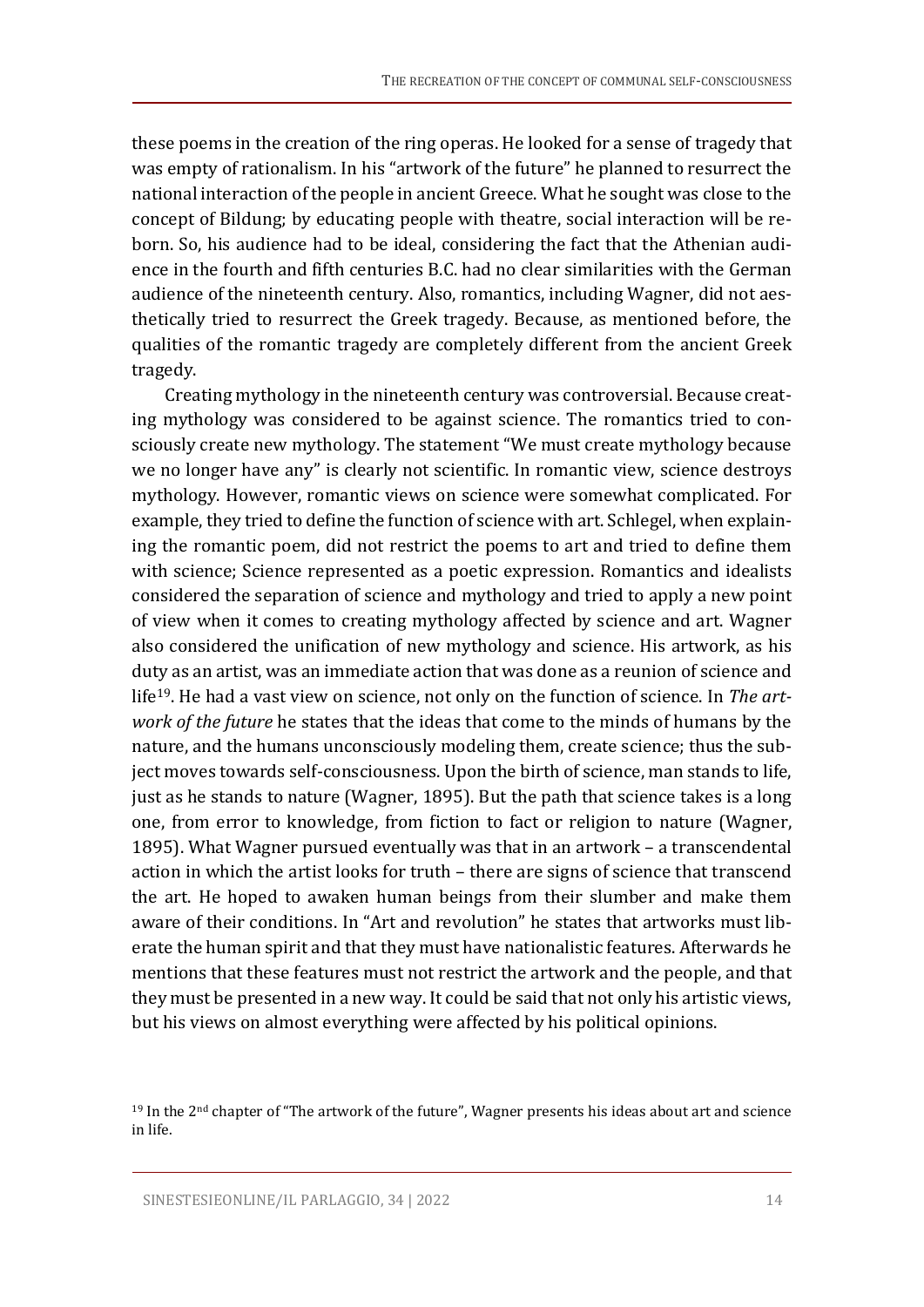The return of the romantics to classicism in theatre could be viewed from a different aspect. Romantics valued theatre as well as poetry and considered them to be transcendental arts. The romantic tragedy, formally and conceptually, and also considering its function in the society, no longer worked as the Greek or Shakespearean tragedy. The people were in constant agitation and frenzy during the revolutions that took place at that time. So, this agitation and frenzy was apparent in their lives and their art. The romantics sought the essence of liberty and its nature in humans. This search for liberty could be traced back to Jean Jacque Rousseau in a way. Rousseau who was among the most influential French theorists of the romantic period, valued social contracts and the essence of liberty; He believed the injustice in human societies affects our destinies. But in his idea this injustice was not a tragic error of human beings, but it was the result of unequal actions of some people that eventually affects the whole society. Ethically, Rousseau believed there was no natural urge in humans to do wrong, but that humans turned to corruption through wrong means. But what was the cure for these humans and societies? Just as other romantics valued Bildung, Rousseau valued the education and training of all humans. This quality is completely apparent in romanticism; the individual seeks perfection and to reach it they must overcome the old and traditional boundaries that are deep in our world. In Rousseau's view, an individual is not responsible for all of their crimes, and that a part of that responsibility is on the shoulders of proper education. Romantic interpretation of evil makes a way towards redemption. Their optimistic views on evil and on sin, were not present in Greek or Shakespearean traditions. In the ancient tragedies, evil and sins exist and they are a path to curses and sacrifices. The tragic character cannot defy their responsibilities when in crisis. The condition of a tragic character is tied to their lives and destiny, and even if there is a trap for them, they fulfill their responsibilities. In the old tragedy, there are contradictions of moral values that are found in life, and these contradictions are deep within the existence of humans and can devastate them. However, in a romantic tragedy, there is always another way for humans to make up for their past. Here a new concept is born from the romantic tragedies and that is: regret. In tragic characters of romanticism, there is a guilty conscience, and their redemption grows along with their guilt, thus changing their lives. Wagner's operas are close to remorse tragedies<sup>20</sup> of romanticism than ancient tragedies. These tragedies lack the tragic ending which is found in Greek tragedies. It could be said that this kind of tragedy was a result of the historical and social conditions of that time; they are a representation of the roman-

<sup>20</sup> Steiner uses this concept to explain the romantic tragedy including Wagner's (He uses the term "Melodrama" as a synonym for remorse tragedies).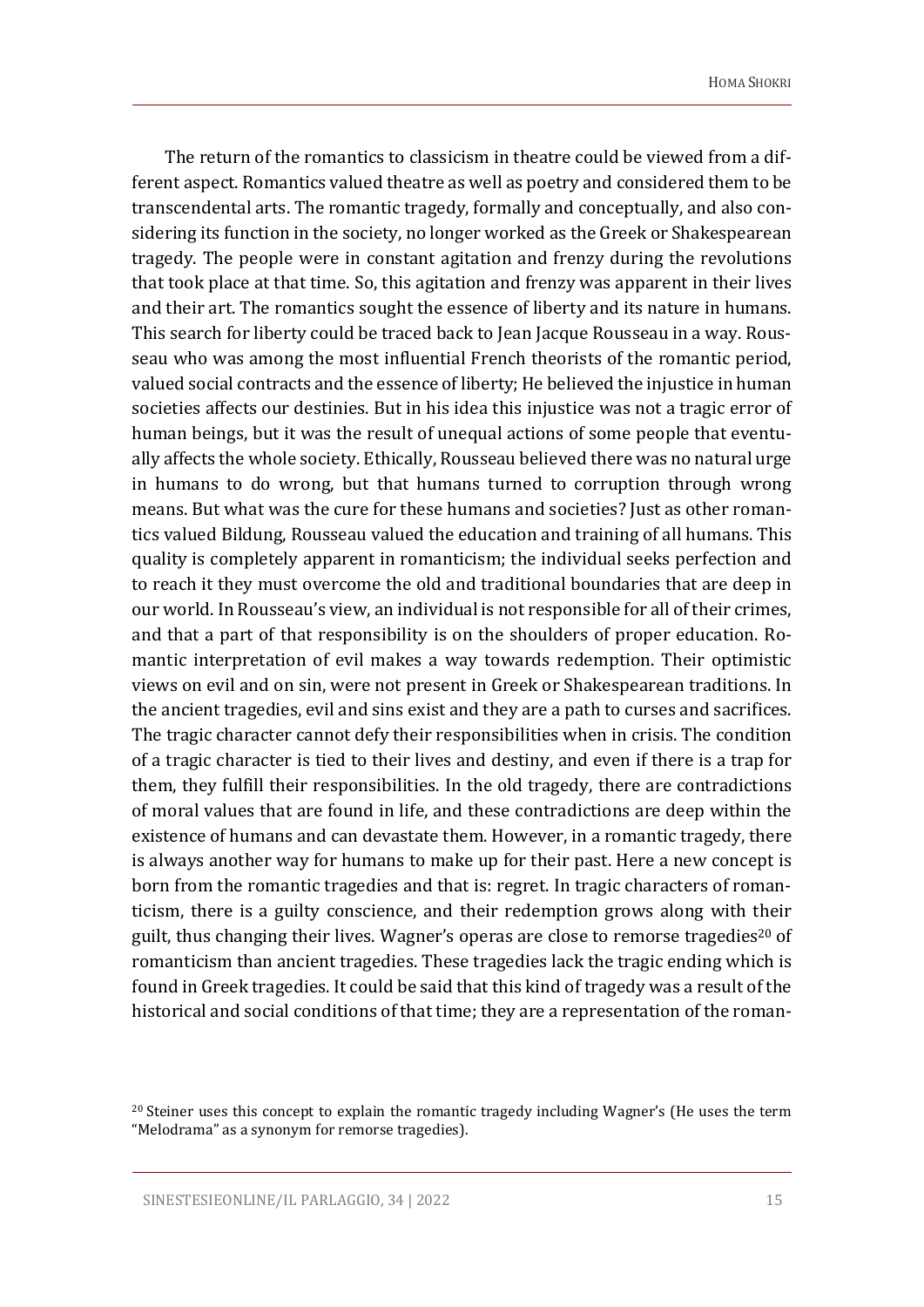tic's desire to passions and emotions and enjoying them. The remorse and eventually, the redemption of the romantic protagonist enlighten his consciousness. The concept of remorse for the romantics is completely contradictory compared to ancient tragedies. It was a representation of their dream for a better future. Of course, it should be mentioned that not all romantic tragedies could be considered to be remorse tragedies, because there are qualities in many plays of that time that are against what was argued before.

The romantic utopia was their dream of progress, on which many of their ideas were built upon. This utopia may only be destroyed by destructive exterior forces. A reproduction of this utopia was what Wagner considered from his early days. In the first drafts of Siegfried's libretto, during a climactic point in the opera, Siegfried enters Valhalla and tries to build a utopia and is successful. In the ring, Brunhilde also calls for liberty in a utopia for the humans. Wagner's imagination of utopia and its representation in his artworks were affected by his anarcho-socialist views. Some of these views are related to the paranoia in romantics, as argued before. This relation was because romantics, including Wagner were revolutionaries. Wagner believed we must look back to the past in order to build a utopia. There had been a time that free humans lived without the dominance of masters and gods.

# *New social conditions and the reproduction of new audience for the theatre in the romantic era*

The definition of the audience turned into a functional sense in the nineteenth century. As a result of the German national theatre, artists demanded new audiences. It's correct to say that Wagner was one of the artists that put a lot of effort and based his art upon audiences. Since human societies were on a path towards decadence from many aspects and producing theatres with a political function was experiencing a downfall, the romantics believed that a glorious and lively theatre must be reborn. The search for a new audience must be based upon socio-political theories so that afterwards it could include aesthetical aspects as well. Wagner was successful in this matter; In Bayreuth he tried to find his audience with his theories and manifests. However, this search for audience was a result of that time in history. Revolutions and many disorders caused vast states of anxiety. The audience of that time was not in a state of peace and order, but was full of passions and emotions (Steiner, 2013,82-83). It was not quite easy to look for a new audience. After the industrial revolution and modernist movements, the audience of theatre looked for more excitement and could not be easily held down to watch a theatre in a hall. In Bayreuth, Wagner attracted his audience with gigantic and glamorous stages and by introducing the audience to a new space. Bayreuth was an attempt to be the heir of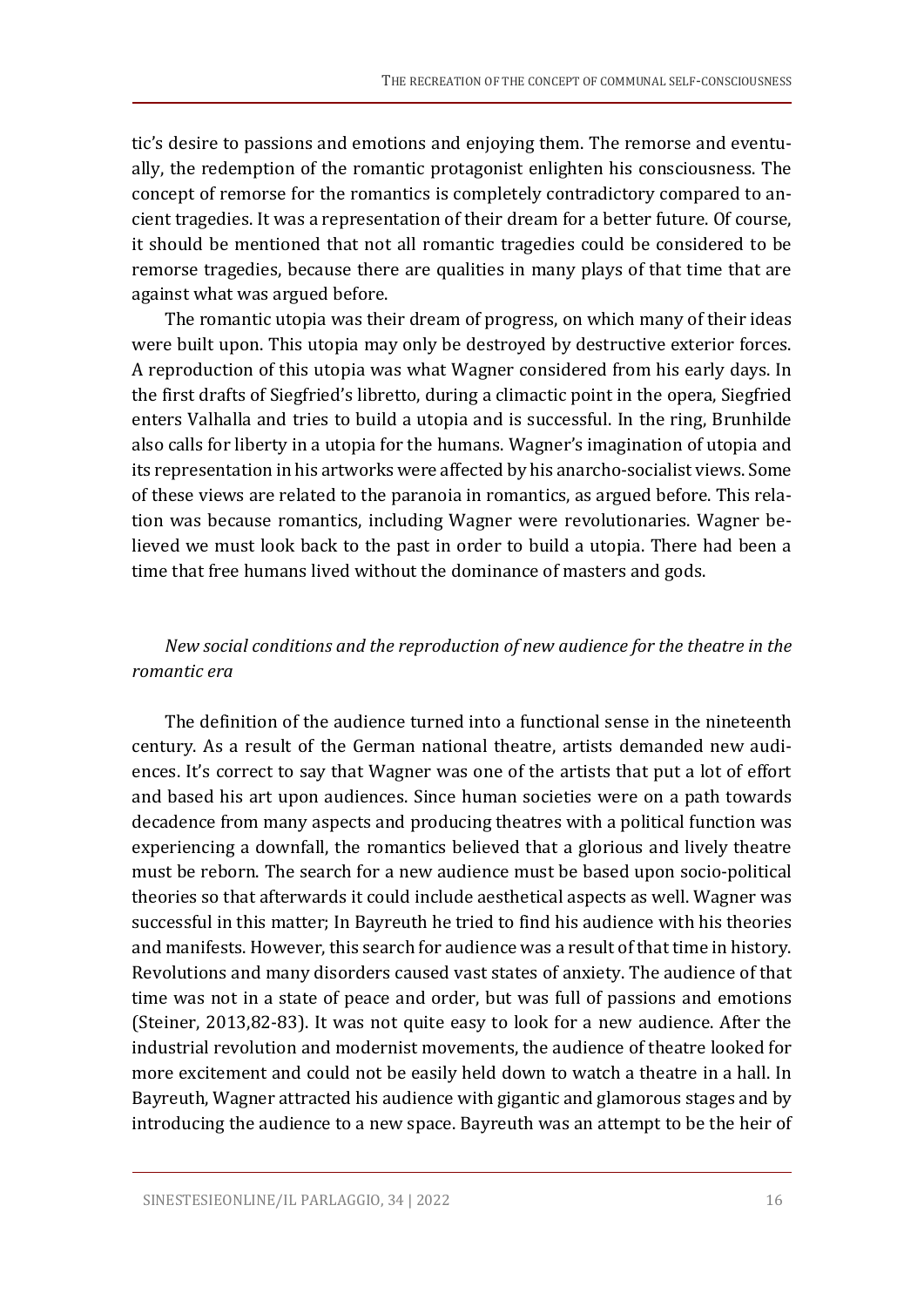Greek theatrical space. At that time when the public preferred new forms of entertainment rather than watching long theatres, Bayreuth was a new possibility of a theatrical location. This was the most important matter to the Wagnerian audience. They were mesmerized by the ideal theatrical location which was Bayreuth, thus did not pay a lot of attention to other issues. But something else was apparent among nineteenth century audiences; they were no longer similar in their perspectives. So, Wagner made changes in the traditional conditions of theatre depending on his audience. His philosophical and aesthetical ideas were in favour of changing the theatrical location. In Wagner's opinion, the Greek city-state was a historical ideal in which every individual is trained as an individual. He also states that the Greek art which was a glorious representation of tragedy, educated people and was helping the improvement of their consciousness. So, participating in theatre was considered very important and valuable (Fischer-lichte, 2015). As a result of this idea, Wagner believed the rebirth and growth of consciousness among German people was through tragedy. He created a new tragedy with the help of music. Wagner believed that tragedies were not only complete artworks, but they are a representation of a free social life and are signs of individual and communal consciousness. He wanted his audience to respond a similar answer like a civil society. His opera house in Bayreuth should have been able to work as an educational location to make the public conscious. Wagner's ideas were better in theory than practice. In practice, his ideas were far more enormous than what he had imagined. Of course everyone could enter the Bayreuth festival. Wagner was critical of the conditions of humans. He was always loyal to one of his arguments; that no compromise should be made with the common understanding of bourgeois of theatre as an industry, and also with a performance as a product that can be reproduced so that buyers can order it depending on their demands, as if performance is an industrial product (Fischer-lichte, 2015). These ideas were a cause for Wagner to think about creating a festival in an enormous location instead of ordinary theatre halls. He even wanted the festival to be free of charge for participants. This way, the audience found themselves in an ideal location. However, his ideas did not entirely turn out to be successful. The first Bayreuth festival took place in 1876. The audience were charged for entry. And they were exposed to a gigantic stage and location which was very impressive.

Nietzsche believed thatthe audience in Bayreuth lost themselves to this massive location. He also thought that a sense of fear was present in the audience in Bayreuth which made them forget their individual personalities, up to the point when they could not even criticise. <sup>21</sup> Nietzsche, who had helped Wagner and his ideas a great

<sup>21</sup> In *Ecce homo* Nietzsche criticizes Wagner and presents his last opinions on him.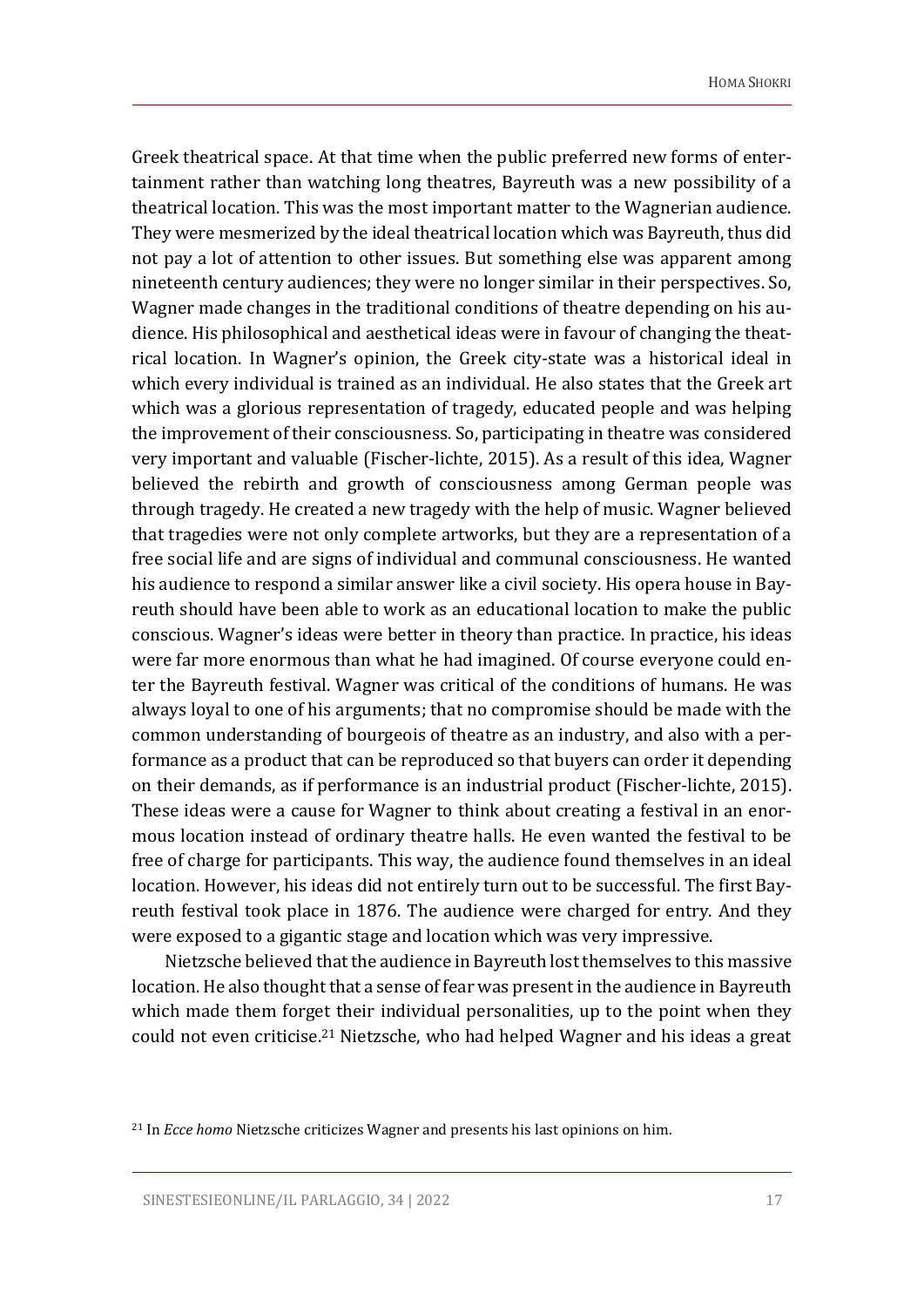deal by publishing *The birth of tragedy*, lost his interest in Wagner's ideas and artworks gradually. He even turned his back on his own ideas after publishing *The birth of tragedy*. In that book he states that tragedy is the transcendental art which says yes to life. He believed music to be the most important element in tragedy and that music is in its nature Dionysian. At that time, he adored Wagner and thought Wagner was the artist to carry the burden of reincarnating tragedy with his music. Nietzsche praised the revolutionary feature in Wagner's music and in his book "Ecce homo" which was published years after his separation from Wagner he states that he was turned into a Wagnerian from the very first notes of Tristan and Isolde. When Tristan and Isolde was first being performed, Nietzsche was still under the influence of Schopenhauer. He mentions that there is a Dionysian feature in that opera which was portrayed by Wagner's music.

It was with the premiere of Parsifal when Nietzsche was in some sense disappointed, and denied his ideas in the birth of tragedy. However, Parsifal was not the main reason for the friendship of Wagner and Nietzsche to end, since their relationship had fainted before that. It's clear that Nietzsche disliked Parsifal's content and believed Wagner's perspective in Parsifal to be sickening. Nietzsche sought a rebirth in German culture to defy nihilism, and at some point he believed Wagner and his artwork hold this responsibility. It was because of Wagner and his artwork that Nietzsche was convinced that creating massive artworks and masterpieces were still possible (Kaufmann, 1975). In 1886, while working on a second edition of his book "The birth of tragedy", Nietzsche mentions that his opinions on Wagner and Schopenhauer have changed for a long time. As he states, he had replaced a positive life with Schopenhauer's pessimism, and he believed Wagner to be a symbol of everything that must be considered decayed. In a critical note on himself he says that his book, "The birth of tragedy", smells of Hegelianism and is very affected by Schopenhauer. In that book, Nietzsche confronts the standpoint of tragedy with dialectical and Christian standpoints. He believes the dialectical method of Socrates and the legacy it lays behind in history to be against tragedy. He also thinks Christianity will destroy tragedy because it's nihilistic and against instinct. <sup>22</sup> In his view, Socratism and Christianity sicken humans and result in a state of nihilism and only art and music can confront them. Nietzsche thought that the period of cultural advancement was 500 B.C. in Greece, and the tragic festivals were a result of that. He further adds that the Greek pushed back nihilism with their art, thus we can do it as well. He mentions that the Greek did not fall to nihilism but made actions only with their arts: That is the Apollonian and Dionysian art (Young, 2013, 171).

<sup>&</sup>lt;sup>22</sup> In Deleuze's words, tragedy dies in three ways: First, it's killed by dialectics of Socrates. Second by Christianity and third by modern dialectics and Wagner.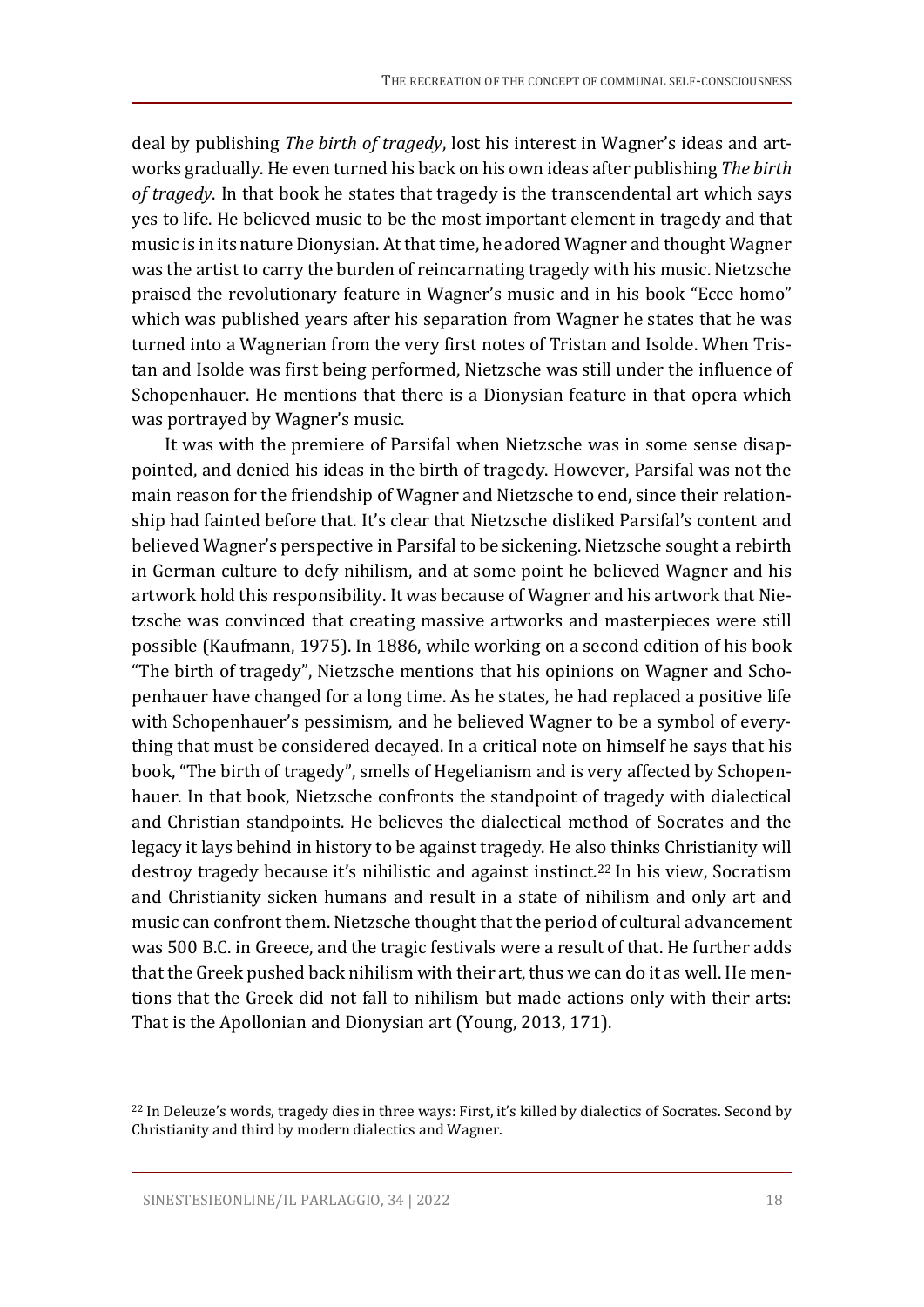Nietzsche always thought that tragedy was born from music and dance and that tragedy will find its origins by returning to using music. Wagner also believed that tragedy was made from several arts, most important of them being music. The Dionysian power that creates tragedy is prior to any ethical considerations, and as we might learn from Nietzsche's appeal towards it, tragedy and music give us the power of deep thinking (Bowie, 2003, 282). Nietzsche, up to some point like romantics and idealists, found the rebirth of German culture in reproducing German mythologies.<sup>23</sup> At first, he found this in Wagner's total artwork. But later, in "Untimely meditations" and "The case of Wagner" he disaffirmed his previous sayings. He found the pessimism and asceticism in Wagner's late works to be against the culture of "saying yes to life". Nietzsche criticised Wagner from theatrical points of view as well, and he believed that in Wagner's operas, music and drama are mere means for the performance of the performers (Nietzsche Contra Wagner, 1991). In "The case of Wagner" he writes that if Wagner's idea was that drama is the goal and music is just a means, his operas are the opposite and the performer's actions are the goal and drama and music are both just means to achieve this goal. In "The case of Wagner" he criticised Wagner's music as well, because music for Nietzsche had to be joyful. He asks himself:" What do I want from music? Cheerfulness as if my body is always seeking its peace. I want music because of this; While Wagner's music makes one ill" (Bowie, 2003, 275). Eventually Nietzsche criticises the rhythmic unrest in Wagner's music. He finds this music dangerous when it is limited to the act of the performer. In Nietzsche's opinion Wagner's music had roots of French romanticism and it could be more popular in France compared to Germany. What Nietzsche introduces about the role of music in the birth of tragedy is close to the role of tragedy itself; that tragedy and music aesthetically represent the most unpleasant events so that the unbearable might become bearable (Bowie, 2003, 267). However, Nietzsche's ideas on music and mythology, even though they were separated after some time, were still related to Wagner because even his late ideas were criticisms on Wagner. Nietzsche believed a lack of unity in Wagner's music made the listener swim in a never-ending ocean instead of dancing. It could be said that Nietzsche in his late days was as much against Wagner as he was under his influence in his early days. It must also be said that by publishing the birth of tragedy he attracted a lot of attention towards Wagner and won a new position for him among artists.

Nietzsche's perspective in "The birth of tragedy" was a positivistic method with science that was explained by an artist. The view on science as the one and only way

<sup>&</sup>lt;sup>23</sup> Bowie states that there is a difference between Nietzsche and romantics and idealists. Nietzsche believed the rebirth of culture to be achievable through the reincarnation of German mythologies while some romantics and idealists tried to recreate older mythologies, and some other tried to create new ones.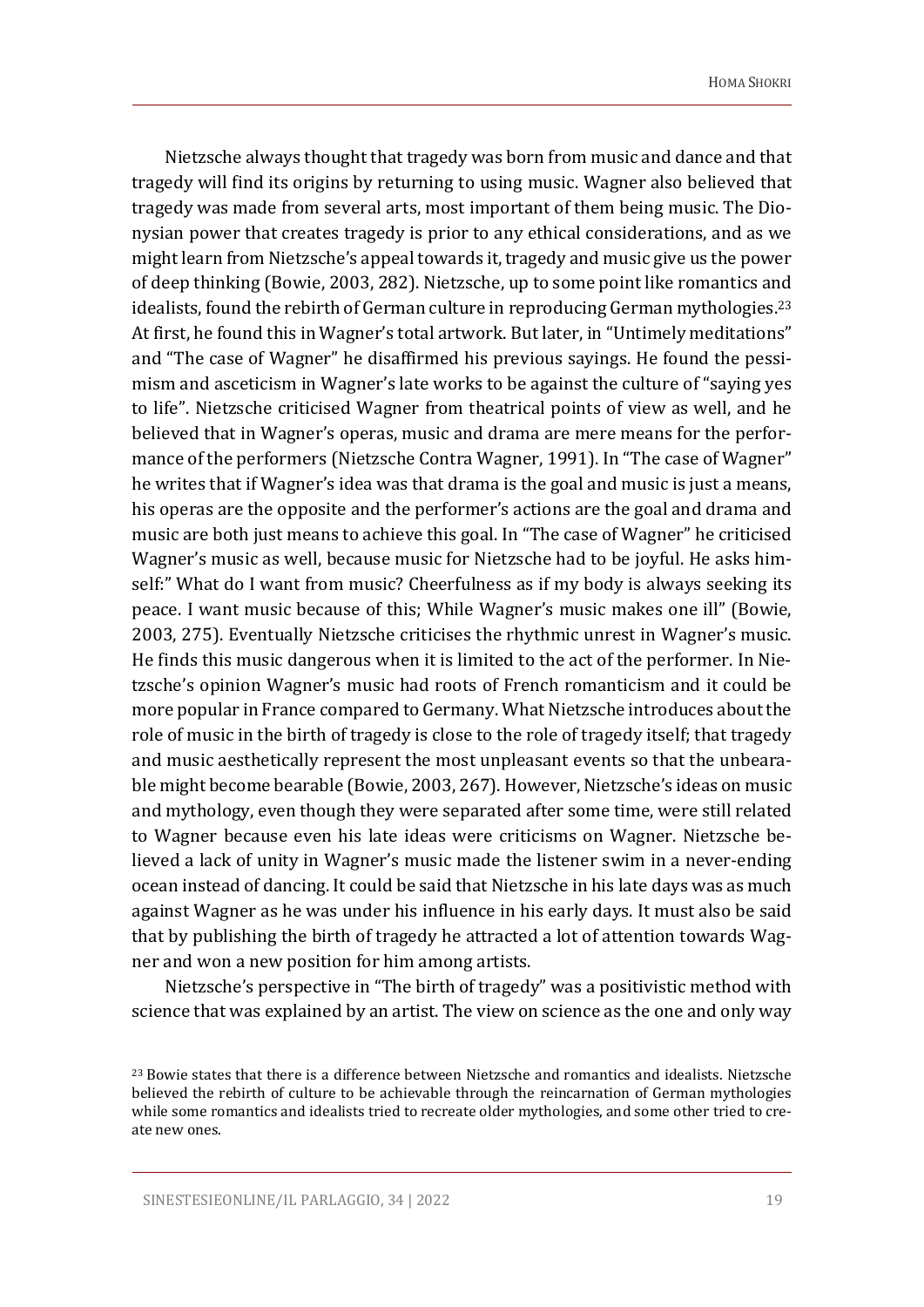to reach the truth was commonly accepted among romantics and even others in the nineteenth century. Years later he declared that that book was formulated based on Schopenhauer and Kant. By publishing *The birth of tragedy* Nietzsche came close to romantic traditions. Concerning the relation of Dionysus and music, he explained the will to life as Schopenhauer discussed it through Dionysus.

The shadow that had filled the distance between philosophy and science in the nineteenth century, had affected art as well. Mythology, science, and art changed the course of philosophy. *The birth of tragedy* represented the relation between Schopenhauer's philosophy and the separation of ethics and aesthetics, and also portrays art and mythology under the influence of the nineteenth century philosophical system24. Schlegel, Schelling, and Schleiermacher, who were pioneers in early romanticism, had worked on similar subjects as *The birth of tragedy*. Wagner also does the same in *The artwork of the future*. But what was the turning point of these ideas?

#### *Creation of mythology with science: Schelling and Wagner*

In the oldest system programme of German idealism, written by Hegel and Friedrich Holderlin, a mythology of intellect is present. At the end of these texts, they seek a pluralistic approach towards imagination and art and speak of a mythology based on intellect that can combine the achievements of science, art, and critical philosophy altogether in society, exactly how old mythologies combined the nature and societies in traditional cultures (Bowie, 2003, 275). The attempt to return to mythology and creating new ones by the romantics and idealists was to make connections with the society. They believed that doing so will eventually unify the people and improve their consciousness; exactly what Wagner had in mind as well<sup>25</sup>. However, Wagner did not just seek making mythologies and he wanted to connect art to politics and politics to art. As mentioned before, in *The artwork of the future* Wagner compares humans with nature. He also tells of necessity which is the force that makes life and pushes it forward. He states that everything is based on necessity and this necessity is the universal order in the nature. When humans become conscious of this necessity, they evolve from their animalistic unconscious life towards human self-consciousness and that is when intellect is made (Wagner, 1895). But from the moment that intellect is born, there comes error which is born of knowledge, and it

<sup>24</sup> In *Aesthetics and subjectivity* in the chapter: Nietzsche and the fate of Romantic thought, Bowie explores the relation between Nietzsche and romanticism concerning aesthetics and mythologies. <sup>25</sup> However, Wagner did not try to create new mythologies and tried to revive old Germanic and Scandinavian mythologies.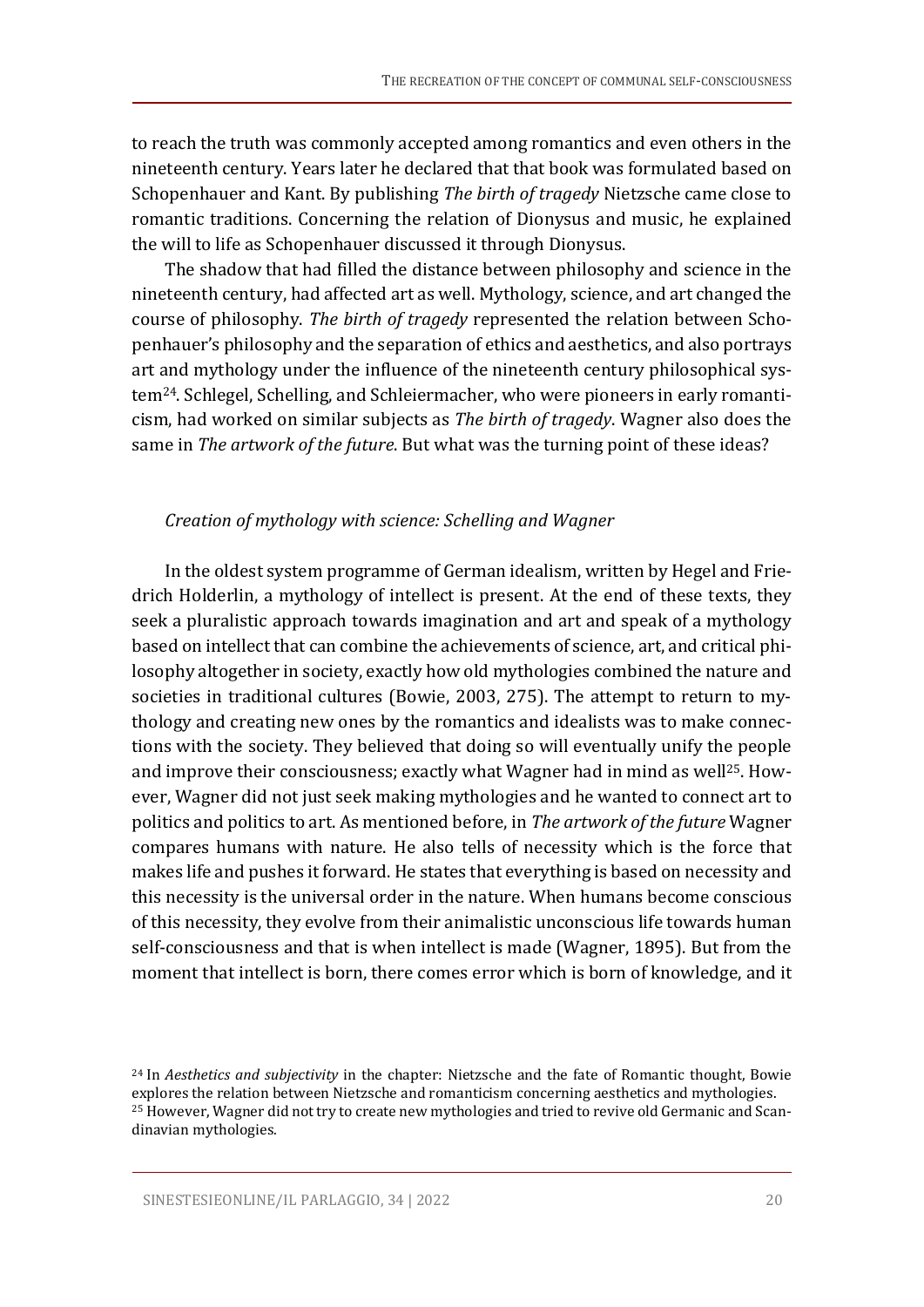is the first aspect of self-consciousness (Wagner, 1895). Wagner mentions that history is made of human errors that make way for human knowledge. This knowledge made by humans, makes the nature conscious of itself, as the nature turns into an object for the subject that is the human. He later explains art alongside knowledge. It is by art that humans know themselves and their lives and become conscious of them. Wagner's ideas about this matter are close to Schelling's, concerning the philosophy of nature. Schelling tried to explain the evolution of "ego" the same way that other forms of nature's evolutions, from inferior to superior, were explainable. He explains how an evolved form must have evolved from a less evolved one, and it must have passed a journey from the objective world of nature, as the single primary poem, towards the stage of being aesthetic (Bowie, 2003, 108). In *The system oftranscendental idealism* Schelling mentions the higher forms of self-consciousness including art. He believes art to be a place for the mind to make itself conscious. To Schelling, an artwork is a tool for the conscious and unconscious to have action under the unity of theories and praxes. It is interesting that Schelling's theories on art, especially music and tragedy are similar to Wagner's. In his book *Philosophy of art*, Schelling presents his arguments concerning the representation of freedom using different forms of art. In his viewpoint, the role of art is transcendental, concerning necessity and freedom. He believes that drama has fulfilled this role very well. He studies different art forms and among them, the epic and lyric poems which may have connections to drama. His argument is that: epic poems are objective and can only represent necessity and lyric poems are subjective and can only represent freedom (Young, 2013, 76). So, he believes it's necessary for a form of art to exist to represent both simultaneously: He believes this form of art to be drama. Before Wagner thought about a total artwork, Schelling in "Philosophy of art" studies how different art forms can unite. He believes the ancient Greek tragedy to be the perfect example. Schelling made a connection between the operas of is time and ancient Greek tragedies (Schelling believed operas to be an inferior type of Greek tragedies). In *Philosophy of art* he asks: Can the opera return to ancient dramas which had music and singing? (Schelling, 1859)

Not considering if Wagner had or had not read Schelling's arguments, the concept of making communal artworks based on necessity and freedom was being made at that time, focused on aesthetics. It must be considered that in Schelling's studies about a public artwork, there is no sign of music as an art form that represents necessity and freedom. Schelling argues about music aesthetics separately but he does not pay attention to music in dramas.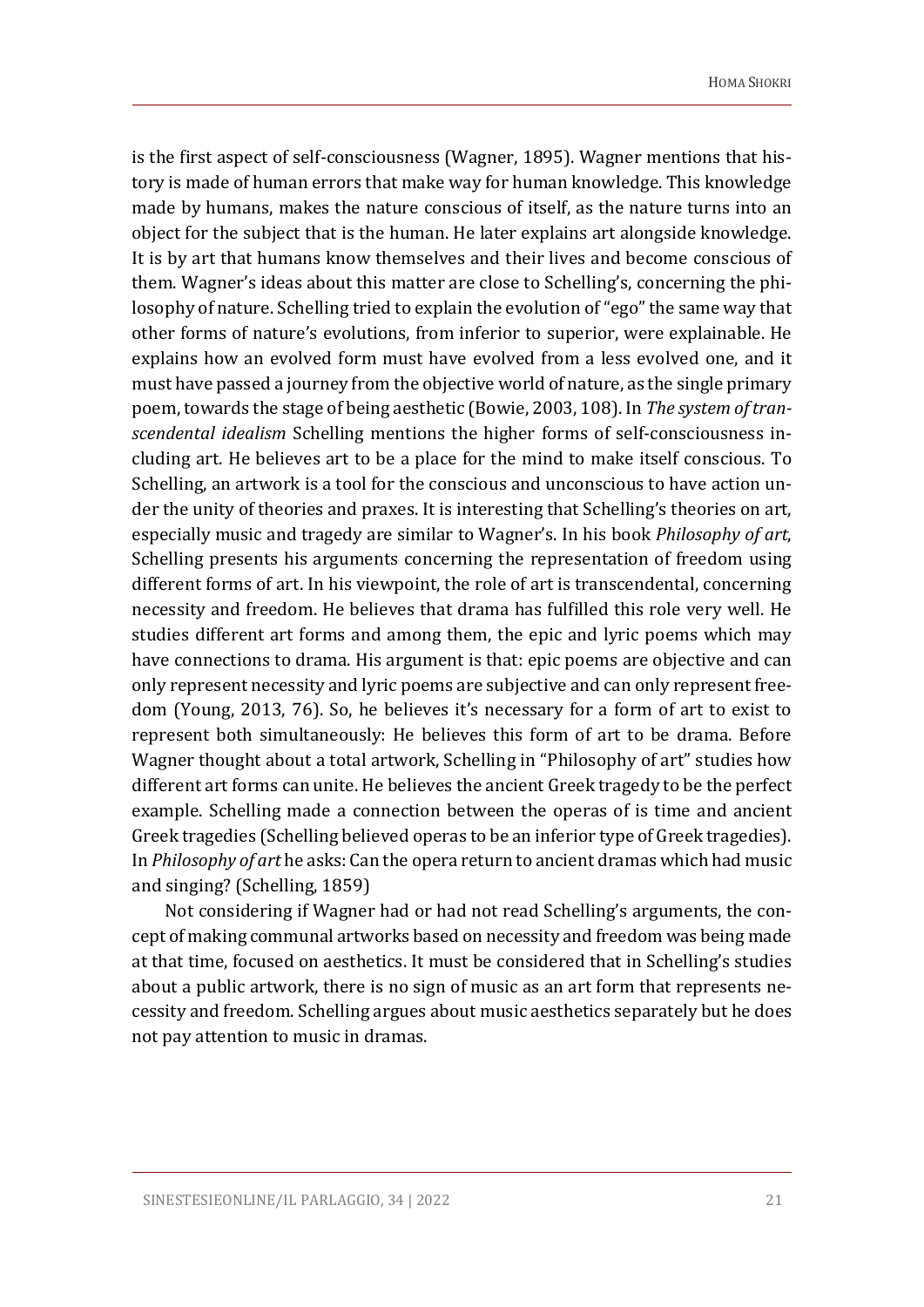#### *The conscious subject of Wagner against mythology and nature*

The approach of idealists and romantics towards art and philosophy and their relation to the world was somehow different after all. German idealism believes philosophy to be a conscious act which is the high intellectual form of actions done in the nature. <sup>26</sup> In fact, philosophy must make the world and its objects and their relation with humans understandable. But romanticism takes a different path; that philosophy is unable to explain what is deep within the human existence (Bowie, 1997). It is at this stage that romantics and idealists try remaking mythologies. As mentioned before, in the oldest system programme of German idealism, the idealists present their new schemes concerning philosophy, freedom and mythology (including Schelling in "System of transcendental idealism"). But among romantics, Schlegel, in his book *Discourse on mythology*, proposes new matters, different from what idealists presented. Schlegel, similar to Nietzsche in his first book (The birth of tragedy), separates the aesthetical and the ethical; this is the differential point between romantics and idealists. <sup>27</sup> The important point concerning Schlegel is that he explains the lack of acceptable art (in his own opinion) in relation to a new creation of mythology. In a part of Athenaum he states that making new mythologies cannot continue the path of ancient Greek mythologies, and that it cannot use aspects of the real world as the Greek mythologies did (Bowie, 2003).

On the other hand, Schlegel thinks that new mythology must be a combination of all arts and related sciences, thus making a new culture; this is the way for them to be successful. Schlegel's way of unifying arts and sciences for representing mythology was an attempt to combine mythology and art, like other romantics (like Johann Georg Hamann) (Bowie, 2003). Romantics believe the source and function of arts and mythology to be the same, and that it the nature. The harmony between mythology and nature affected Wagner as well. Wagner, by trying to leave old mythologies behind and recreating them, tried to defy the old aesthetic rules and create new ones in favor of awareness and consciousness. His use of mythology alongside music changes the way art works. Subjects reach self-consciousness by returning to nature and mythology, which is a form of primitive nature. A conscious subject finds their identity with mythology. It could be said that Wagner stands right between the romantics and the idealists. The connection he makes with music creates a new aesthetic in the process of making an artwork. Using a music that passes existing forms and new ways of combining musical material, he tried to resurrect national mythologies (Bowie, 2003). Schelling on the other hand believed that mythologies must be wholly recreated and that recreating ancient mythologies in national favors is

<sup>26</sup> Schelling explains this up to some point in "System of transcendental idealism".

<sup>&</sup>lt;sup>27</sup> However, Schelling tries to connect art to ethics in a writing in Athenaum.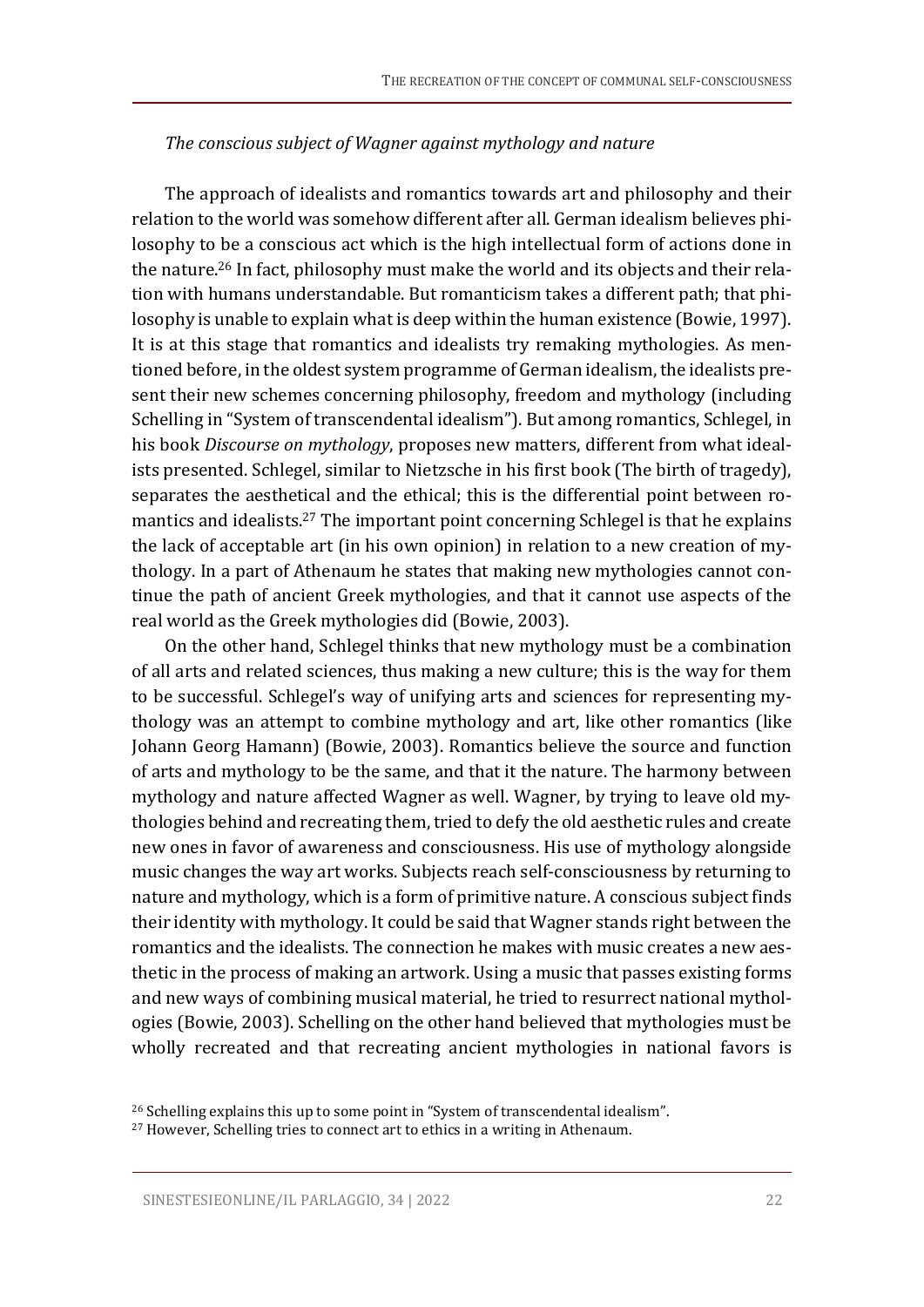wrong. Like Wagner, Schelling believed that recreating mythologies must be done by ration, and also thought that the function of mythology is being communal and public. In Schelling's viewpoint, tragedies are a matter of the public and they will fail for individuals. Wagner on the other hand thought the creation of tragedies was through mythology, and that public consciousness was achievable through art. But gathering all the attention towards mythology could have potential political dangers as well. Aestheticizing politics was an important matter in the nineteenth century that was up to some point born out of the recreation of mythology. The clearest danger would be the rise of the Nazi party and their abuse of art and mythology in the twentieth century. By abusing aesthetical matters and using them in their favor politically, the Nazi party tried to draw the ideas of romanticism and idealism towards themselves. At the time when the Nazi party was rising, arts were experiencing complicated changes. Wagner's art was changed in nationalistic favors after his death by the Nazi party. Wagner's relation to the Nazi party is not limited to nationalistic use of mythologies, but a main point of concern would be the book "Jewishness in music". However, it would be incorrect to think of Wagner as an artist in favor of the Nazi party, considering his background in political acts and his ideas concerning science and art. The interest of the Nazi party towards Wagner's ring as a national and patriotic artwork was just their abuse of this work; because even considering the concepts in the ring operas, they are clearly against Nazi ideologies. Wagner tried to give socio-political functions to aesthetic aspects of art, thus he used northern European mythology alongside complicated music to create a new drama. But he never knew how this could be dangerous in the future. This matter was observable for other romantics and idealists as well; that an artwork by an artist, even if intended to have socio-political functions, may be misunderstood by others, or be left without any attention. <sup>28</sup> All modern art had actually faced this issue, including Wagner. Although Wagner's viewpoint for reaching his goals was somehow similar to the oldest system programme of German idealism, the political function he meant to achieve was different from them. Some movements in the nineteenth century affected Wagner's political viewpoint, thus making him responsible for art in the future.

#### *Spirit's path towards self-consciousness and the action of audience*

"It is the audience that creates everything in their minds". This sentence which was stated in *Opera and drama* by Wagner reveals one of his most fundamental ideas on tragedy. In his idea, it is the audience that makes a new aspect in a performance.

 $^{28}$  Bowie further explains this in the chapter: "German Idealism and early German Romanticism".

SINESTESIEONLINE/IL PARLAGGIO, 34 | 2022 23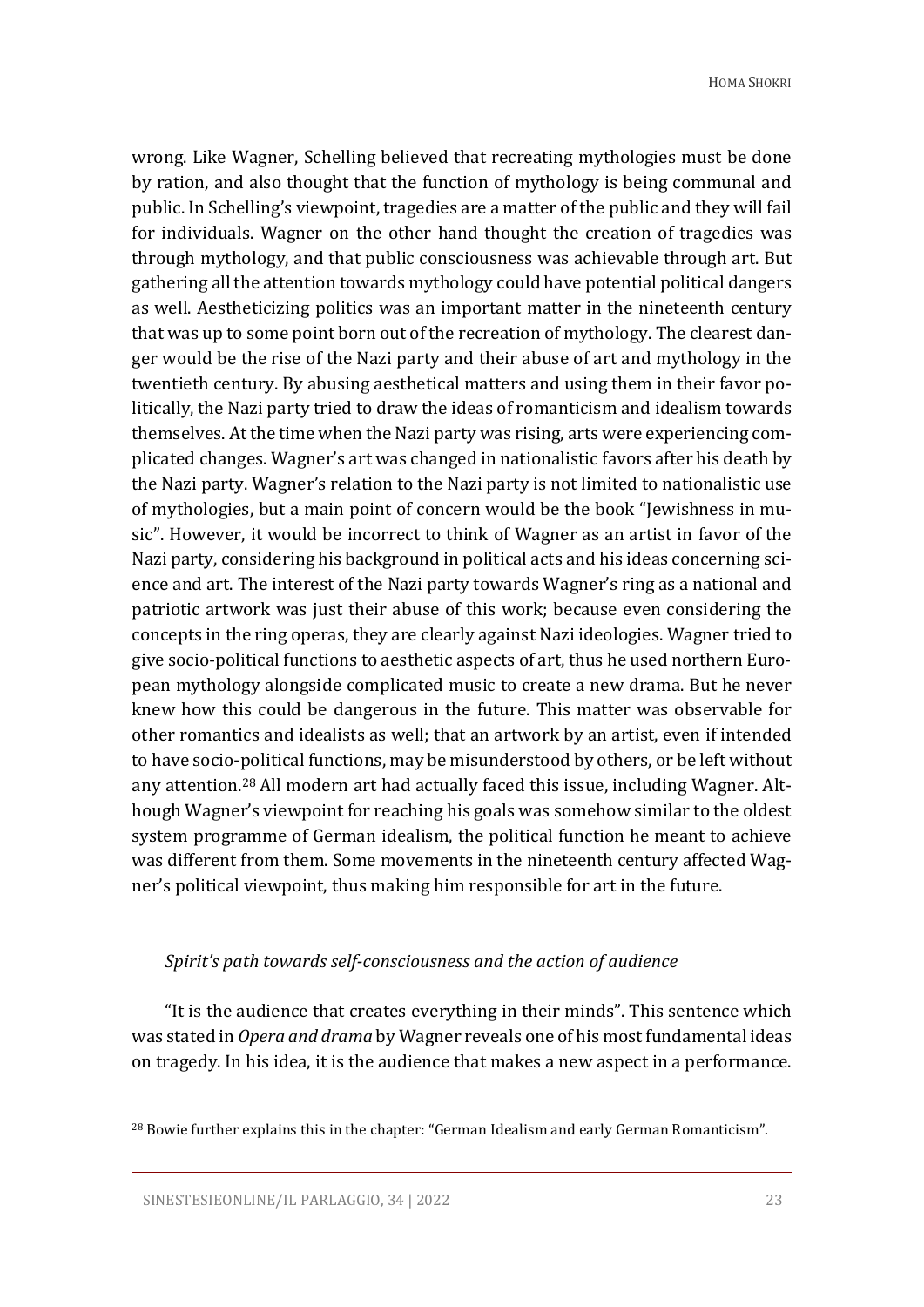He describes this further when explaining himself about Shakespearean tragedy. He believed the origins of modern drama to be two things: medieval romances and Greek drama. The path of dramatic literature had moved forward from these two, and the best examples would be Shakespeare's and Racine's tragedies. Wagner includes Shakespeare's tragedies (He uses the term Shakespearean romances) as descendants of medieval romances and Racine's tragedies as descendants of Greek tragedies. Wagner believed that Shakespeare turned the narrative romances of medieval times to drama and had developed features that were not existent before (such as action, description)(Wagner, 1893). In Wagner's opinion Shakespeare adds action and stage to medieval romances and improves the role of the performer in representing medieval characters. But Wagner believes that the aspect of history and the aspect of romance, which can be found in Shakespeare's works as well, can be changed and influenced by the audience. In fact, it is the audience that shapes the qualities of the theatre with their creative interpretations. By imagining many events that take part in the play, the audience chooses how they will reach the truth. Wagner's idea of the audience's function was not in the ways of sympathy or emotional reactions. What he means by the audience's imagination is their comprehension of the play so that the aesthetic experience of the play would let them transform the outer matter to the inner. He was hoping that by participating in a new location with a new theatrical identity, his audience would be encouraged to do socio-political activity. His artwork was neglecting this activity up to some point. Although his intention was to spread self-consciousness by representing mythology and primitive human essence in the nature, the relationship between the audience and the performance in Bayreuth was against this. Wagner did not wholly deny the function of sympathy in theatre, since emotions and passions of the audience, when watching a play with music, was inevitable.

The dominance of the performance on the audience in Bayreuth denied the interaction of the audience. Of course, the theatrical way which Wagner had chosen was not able to include interaction, but it was in contract with Wagner's ideal for an artwork. Wagner's attempt was to use music to solve this contraction so that music with theatre could be a new aesthetic experience for the audience and an opportunity of awareness. By being present in that location and event, the audience was supposed to have some interaction with the artwork. In *Opera and drama* Wagner states that moving towards a specific theatre, which had happened in Germanic nations, was a movement towards consciousness. The Greek tragedy which had many social functions was resurrected by Wagner and his combination of arts. But the socio-political changes in Germany in the nineteenth century changed the need for art as a means for consciousness. Wagner thought that by mythology, which is considered a national phenomenon, he could find a way by exciting people's shared experiences as a German nation to increase the people's awareness of their politics and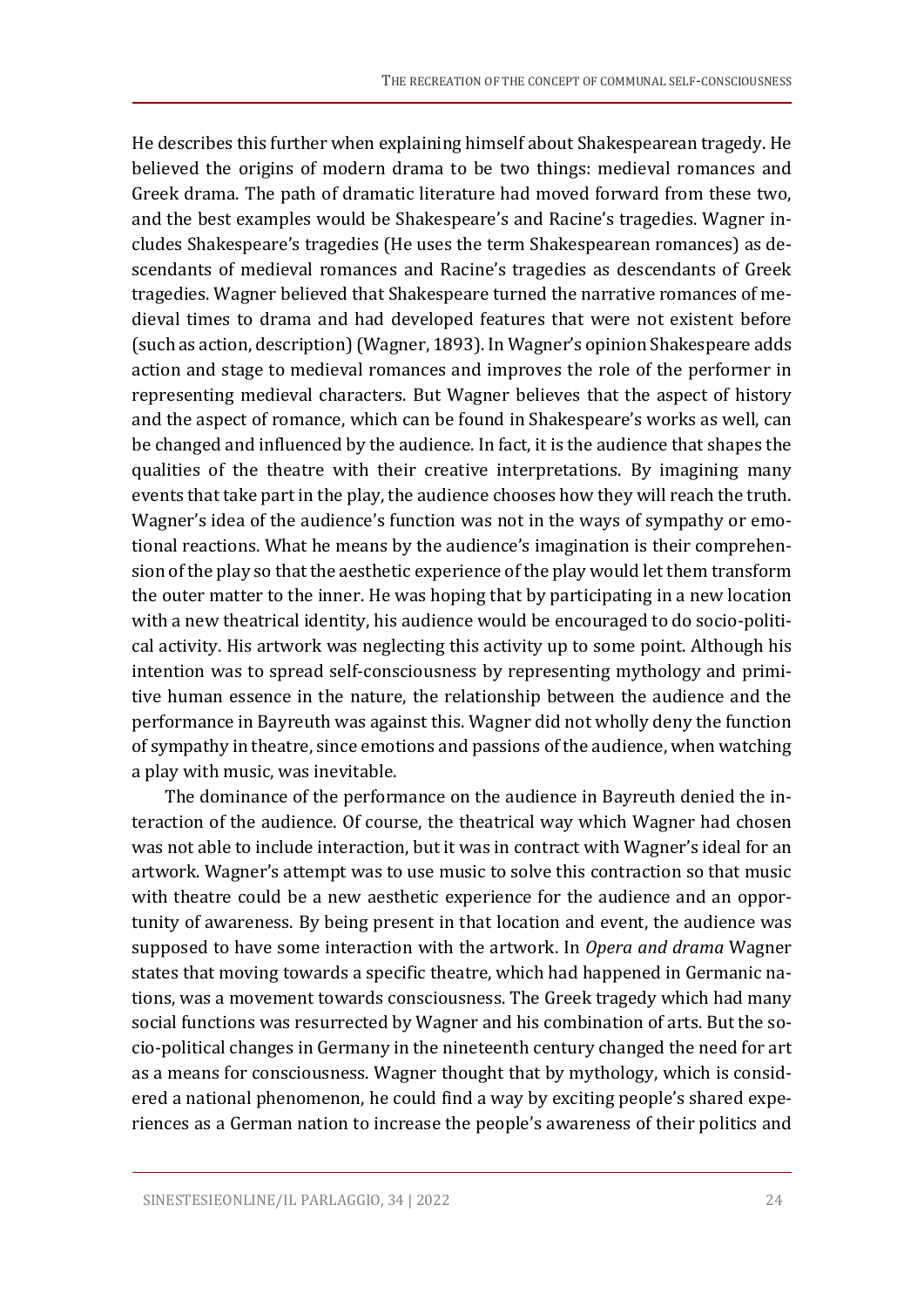their art. Representing concepts in Operas with expressive music could give the audience an opportunity to think and interact. On the contrary, Wagner's operas in gigantic stages in a massive location and the accompaniment of the orchestra for four hours changed the course of self-consciousness to a state of being stunned and astonished for the audience.

Wagner's ideas about aesthetics were up to some point under the influence of Hegel. In *Aesthetics, lectures on fine arts* Hegel explains his view on art and its position compared to religion and philosophy. In his categorization, he first puts philosophy and then religion. The third place goes to art, which in his view holds less importance than religion and philosophy. Hegel believes philosophy, religion and art to be means for the spirit to reach self-consciousness. Although he chooses the third place for art, he states that through art, absolute cognition can be achieved. In fact, art is an absolute matter for the spirit because of its nature in reaching the truth, but it is a little more limited than religion and philosophy. Hegel believes art to be a part of sensory intuition; meaning that art can present the truth to the mind through sensory forms. In fact, understanding art is done in a sensory and immediate state, thus the absolute is understood this way. Art can be explicit when it comes to cognition and can help the spirit reach self-consciousness. Wagner, who had used Hegelian aesthetics and dialectics in his ideas, looked for the transcendence of the spirit towards self-consciousness as well. He combined different arts in an attempt to lead a unified art towards the truth. But in the nineteenth century, when modernistic qualities are on a rise, could a return to mythology as a communal and unconscious function be of use? This matter was argued by many thinkers including Karl Marx; that what chance would art and mythologies and nature have in the shadow of science and technology? Wagner knew of this of course, and he used music and other arts alongside mythology as a solution. Art of that time could make the imaginations more expressive and work as a means towards the truth. But it was not enough, because when science became dominant on everything including the nature, mythology and art were not even considered important. Even so, mythology was still an important matter of thought and many artists worked on it.

Wagner knew the unrepresentative features of music very well and used mythology in these features as well, and he solved the contradictions of the two in the form of drama. Wagner's idea in Parsifal could be explained by the Hegelian categorization of absolute cognition. Hegel, when explaining religion which he believes to be higher than art, believes that in religion, the absolute becomes inner and compared to art, religion can apply consciousness by pictorial thoughts (Hegel, 1975). In Hegel's view, while art can represent the truth of the spirit in a sensory sense, religion can internalize the quality of worship in a subject, something which art in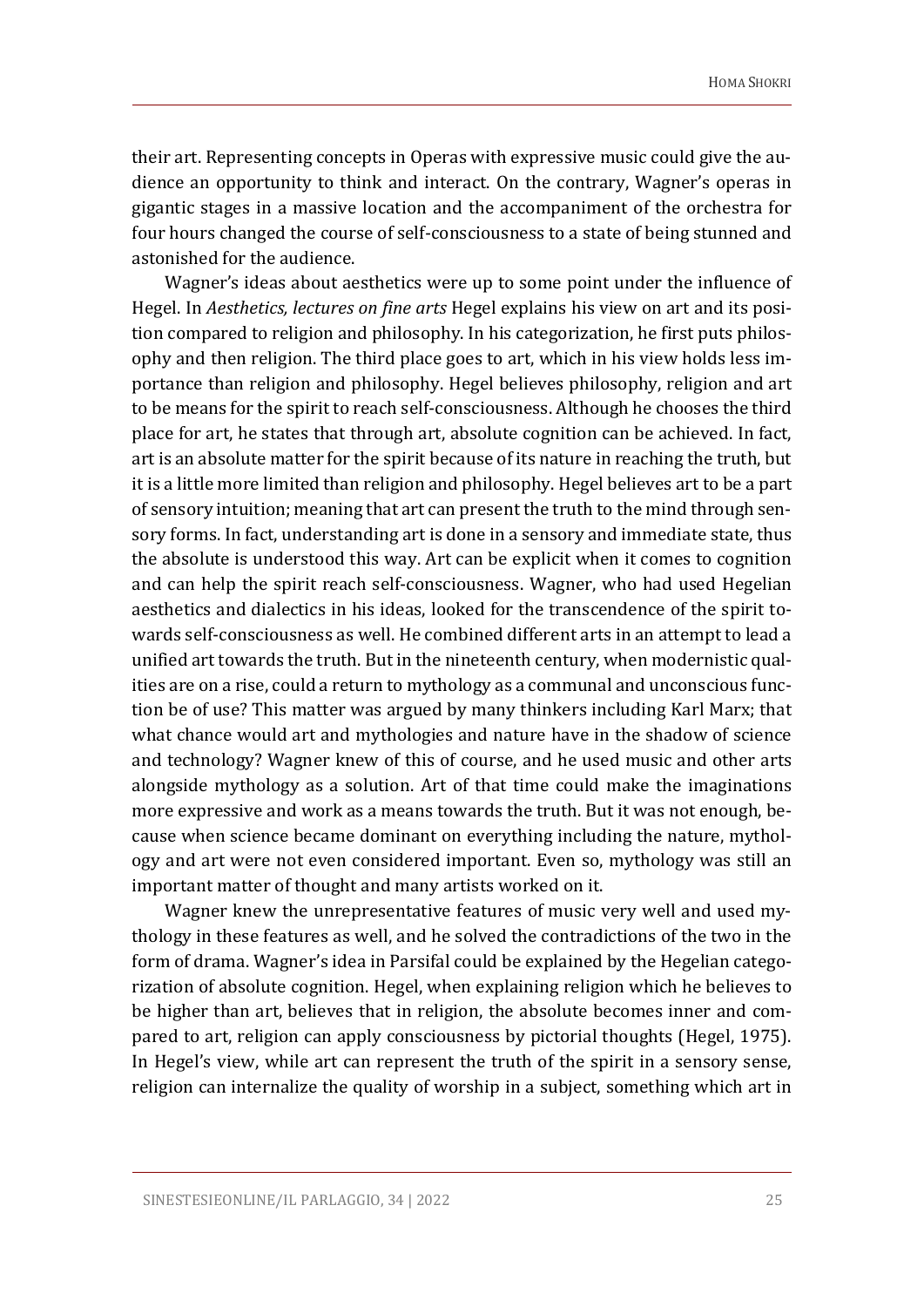unable to do, because art in ever objective. In Parsifal, which Wagner somehow believed it to be his testament, he sought a religious concept in the forms of a mythology. Of course, Hegel's views on religion are vaster than what Wagner presents in Parsifal, and Wagner sought the internalization of concepts by art. By presenting Christian concepts and medieval mythologies in Bayreuth as a holy festival he tried to guide his audience to the internalization of feelings. By taking a turn towards religious concepts, Wagner attempted to find the spirit of the society in self-consciousness, and he believed it to be easier if he used religion; because religion and the act of worshiping is an inner action and kept the audience deep within their thoughts. In fact, Wagner encouraged his audience to combine the inner and the outer, and he made a new path in the representation of arts by doing so.

#### *Conclusion*

Wagner's actions towards the evolution of art could be considered Avant-garde. As an Avant-garde artist in the nineteenth century, however he tried to continue the path of ancient Greek tragic tradition, he attempted to deconstruct the old art and create artworks that were convenient for his time. Whether or not he was successful in spreading self-consciousness or not is a complicated matter that requires a vast historical viewpoint to interpret. The revolutionary quality in Wagner's works (especially his early works), were able to provoke the public. By declaring a breakaway from old artistic traditions, he worked on the art of his time and sought a new artwork that had communal functions in a world in which art was on a path towards decadence.

Wagner's relation to the romantics and the idealists, apart from general aesthetical viewpoints, was the concept of freedom and human society. The necessity of freedom, about which the idealists including Hegel had argued, encouraged Wagner that it was the in the unification of man and nature where public freedom was achievable. The ideals of romantics and idealists concerning cognition are related in some ways yet are different in other ways. The subject's cognition of the objective world and of nature, which was restricted to the subject's comprehension or the object's potential in being comprehended in late idealists, evolves into the unity of the subject and object. This is the viewpoint upon which Wagner bases his manifest in *The artwork of the future*. The affirmative freedom that Wagner presents using drama and music, expresses the subject's cognition of nature as the movement of the spirit towards self-consciousness. This freedom in not for an individual; it is public, and it can only be necessary and be achieved in the public. Wagner's art tried to remove the dichotomy of nature and freedom so that the subject and the object can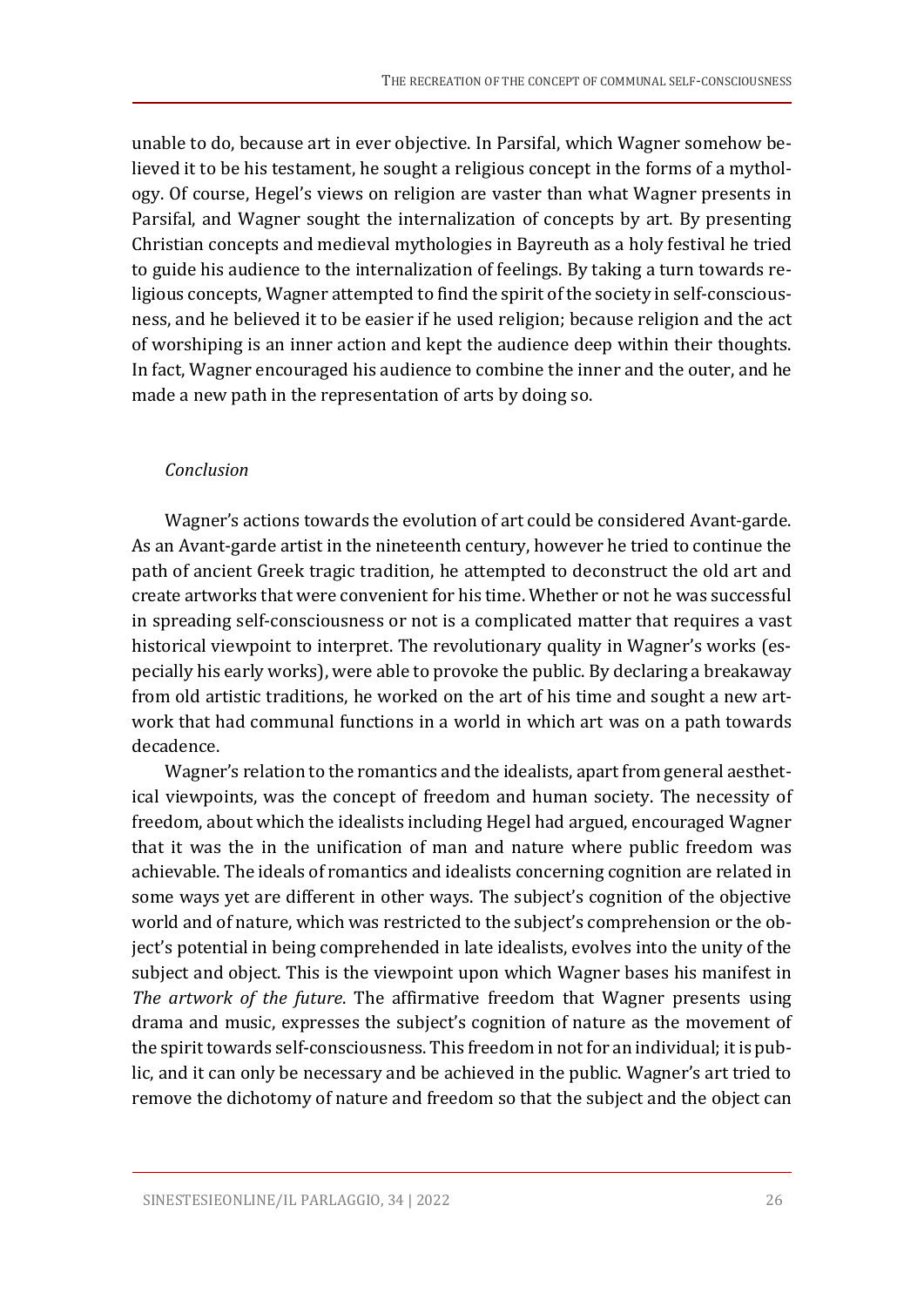be united for the improvement of self-consciousness. This is exactly what Hegel argues in his dialectics and historical necessity. Eventually, as the truth finds meaning in becoming itself, which is the truth, the sublation of contradictions for transcendence of self-consciousness finds meaning in the becoming of the subject and its unity with the nature. Wagner attempted to unite science with nature, and art with religion, so that they can all be used for transcending the spirit of the history. On the other hand, he assumed that the only way to increase awareness in a nation and transcending self-consciousness is the use of mythology. He used a combination of arts to spread a transcendental consciousness and tried to create a location for the audience to interact and served as a utopia. However, Wagner did not suppose that the way that science and modernism were spreading their dominance over the world in a fast pace was going to affect people's lives completely; in a way that recreating mythologies and expressing contradictions will not be able to help public self-consciousness.

#### *Resources*

- BADIOU, ALAIN (2010), *Five lessons on Wagner: with an afterword by Slavoj zizek*, Translated by Susan Spitzer, London.
- BEISER, FREDERICK (2005), *Hegel*, Routledge.
- BEISER, FREDERICK (2003), *The Romantic imperative (The concept of early German romanticism)*, Harvard.
- BERLIN, ISAIAH (1999), *The roots of Romanticism*, Edited by Henry Hardy, New Jersey, Princeton.
- BOWIE, ANDREW (2003), *Aesthetics and Subjectivity: From Kant to Nietzsche*, New York, Manchester.
- BOWIE, ANDREW (1997), *From Romanticism to critical theory: the philosophy of german literary theory*, London.
- DELEUZE, GILLES (1983), *Nietzsche and Philosophy*, Translated by Hugh Tomlinson, Colombia.
- FISCHER-LICHTE, ERIKA (2015), *Policies of spatial appropriation, Performance and the politics of space*, pp.272-294, Routledge .
- HEGEL, G.W.H (1975), *Asthetics: lectures on fine art*,Translated by T. M. knox, volume I and volume II, Oxford.
- KAUFMANN, WALTER (1974), *Nietzsche, Philosopher, Psychologist, Antichrist*, Princeton.
- NIETZSCHE, FRIEDRICH (2007), *Ecce Homo How to become what you are*, Translated by Duncan Large, Oxford.